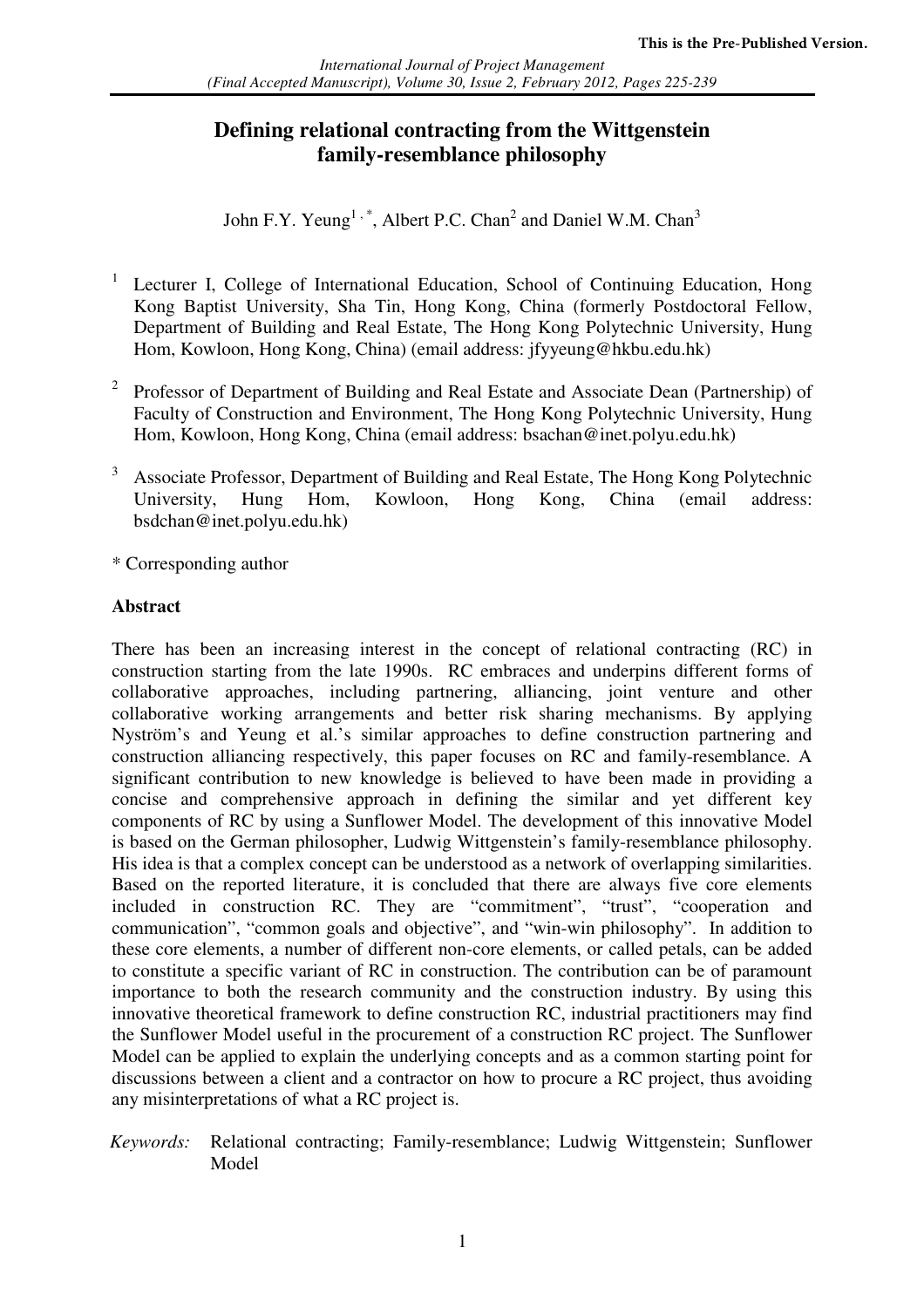# **1. Introduction**

Different projects require different procurement systems and processes to get off the ground and RC is one of many forms. In fact, an increasing trend of the adoption of RC in construction has received much attention from academics and industrial practitioners within the construction industry since the 1990s (Rahman and Kumaraswamy, 2002, 2004; Rowlinson and Cheung, 2004). Although more and more academic papers have discussed the characteristics of RC, there is still no consensus on the precise and comprehensive meaning of the concept because various researchers view it differently and the paces of development of RC in different countries are quite different. In fact, RC can be characterised as a complicated concept where it has been difficult to reach an agreement on a standard type of definition. An explanation for the increasing number of RC definitions is that the concept is yet to mature. If this is true, a comprehensive and conclusive definition of RC, which states the necessary and sufficient conditions, will finally arise. Nevertheless, the reality is just the opposite. It seems that the first step to clearly understand the conception of RC in construction is probably to realise that such a definition does not exist for this vague and versatile concept.

However, there is still a need for a common conception of RC because discussions will be cross-purposed and ineffective if there is not any mutual starting point. The aim of this paper is to present the innovative and useful Sunflower Model to define RC in construction, which is developed by using a German philosopher, Ludwig Wittgenstein's family-resemblance concept. The same methodology has been applied to define construction partnering (Nyström, 2005) and construction alliancing (Yeung et al., 2007), which are two major forms of RC in construction, but a holistic definition on the full spectrum of RC is still lacking. The current paper aims to fill up this gap by examining and defining each component of RC in detail. After the introduction, the various forms of RC will be first defined, followed by the introduction of Ludwig Wittgenstein's family-resemblance concept to define RC. Then, the research methodology will be depicted, followed by the detailed descriptions of the essential elements of RC. Following this, the RC will be analysed using Ludwig Wittgenstein's family-resemblance concept and then four various cases will be used to demonstrate the applicability of the RC Sunflower Model. After that, the significance and value of RC Sunflower Model will be highlighted and the conclusions will be drawn.

# **2. Definitions of relational contracting**

There are numerous definitions of RC and this reflects that it is very difficult to give concise and comprehensive explanations of RC. RC was firstly defined by Macaulay (1963) as the working relationship amongst the parties who do not often follow the legal mechanism offered by the written contracts, and the parties themselves govern the transactions within mutually acceptable social guidelines. The foundation of RC is often viewed to be based on recognition of mutual benefits and win-win scenarios through more cooperative working relationship between parties (Alsagoff and McDermott, 1994; Jones, 2000; Kumaraswamy et al., 2005a; Ling et al., 2006; Macneil, 1978; Palaneeswaran et al., 2003; Rahman and Kumaraswamy, 2002, 2004; Rahman et al., 2007; Rowlinson and Cheung, 2004). RC embraces and underpins different approaches, including partnering, alliancing, joint venture and other collaborative working arrangements and better risk sharing mechanisms (Alsagoff and McDermott, 1994; Jones, 2000; Macneil, 1978; Rahman and Kumaraswamy, 2002, 2004; Rowlinson and Cheung, 2004). Kumaraswamy et al. (2005a) advocated that the core of RC is to establish working relationships between the parties through a mutually developed,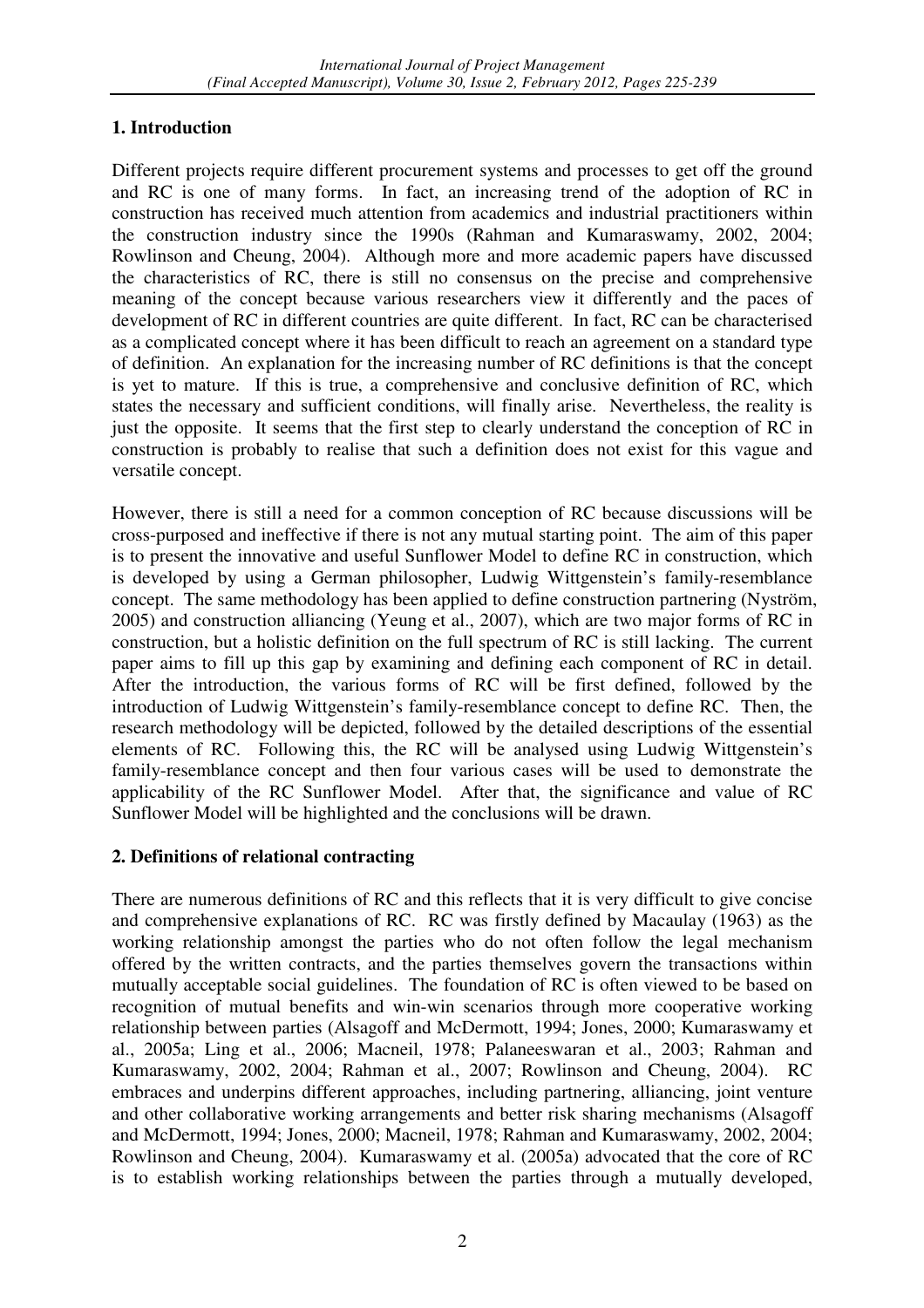formal strategy of commitment and communication aimed at win-win situations for all parties. Sanders and Moore (1992) however considered the aim of RC is to generate an organisational environment of trust, open communication and employee involvement. Palaneeswaran et al. (2003) viewed RC as "win-win" relational contracting approaches, which encompass partnering and alliancing to provide vehicles for clients and contractors to drive towards excellence by achieving quality with greater value. Walker and Chau (1999) stated that RC offers a cost-effective means of encouraging collectively beneficial behaviour when transactions are exposed to opportunism, but a fully contingent contract is too costly to specify. McLennan (2000) described RC as a way to maximise project outcomes for all parties in the new complicated environment by adopting a conscious approach to build up and manage relationships alongside the co-operative application of ever improving project delivery systems and processes.

Different researchers put different emphases on the definition of RC and it should not be difficult to observe that some common threads exist although it is yet to be able to derive a single, concise and comprehensive definition for RC. It should also be noted that RC is a set of principles, or in other words, philosophy of contracting. Macneil (1974) stated that RC argues how contracts should cater for the proposed transaction, especially in the face of uncertainty and complexity, why people cooperate and why some specific measures are to be crafted in contract. It postulates that contracts lie on a continuum, from fully transactional at one extreme to vertical integration at the other extreme. Contracts are chosen to address the characteristics of the proposed transaction and needs of the parties. Therefore, apart from the fully transactional contract, all other contracts are relational, with varying degree of cooperation or relational elements. On the basis of this umbrella like philosophy of RC, the searched literature extracted relevant RC elements using content analysis to suit the purpose of this research study. Therefore, it should be noted that under such umbrella of RC defined, there are various major arrangements of cooperation, ranging from partnering, alliancing to Public-Private Partnership (PPP) and joint venture (JV). It should also be highlighted that relational contracting and relational contract are not the same. The former is a philosophy and the latter is a contract containing elements of RC. Table 1 shows the definitions of various forms of RC, including RC, project partnering, strategic partnering, project alliancing, strategic alliancing, PPP, and JV.

### **Please insert Table 1 here.**

## **3. Using Ludwig Wittgenstein's family-resemblance concept to define relational contracting**

The numerous definitions of RC mentioned above show how hard it is to give a concise and comprehensive explanation of the concept. It is clear that there is no agreement on which specific elements should be included in defining RC and thus the concepts appear vague and difficult to be compared. In fact, the German philosopher, Ludwig Wittgenstein argued that complex concepts are unable to be defined in the traditional way by stating necessary and sufficient conditions because there may not be a single set of characteristics that are common for all variants of a concept (Nyström, 2005; Yeung et al., 2007). Instead he regarded that complicated networks overlap similarities amongst the things that fall under a complex concept (Kenny, 1975). Murphy (1991) stated that a Ludwig Wittgenstein's classical example is the term "game", which is illustrated in such a way that a large number of activities are characterised as games. Nevertheless, he argued that there is not a single and common characteristic for all of them. He further elaborated that ball games such as tennis,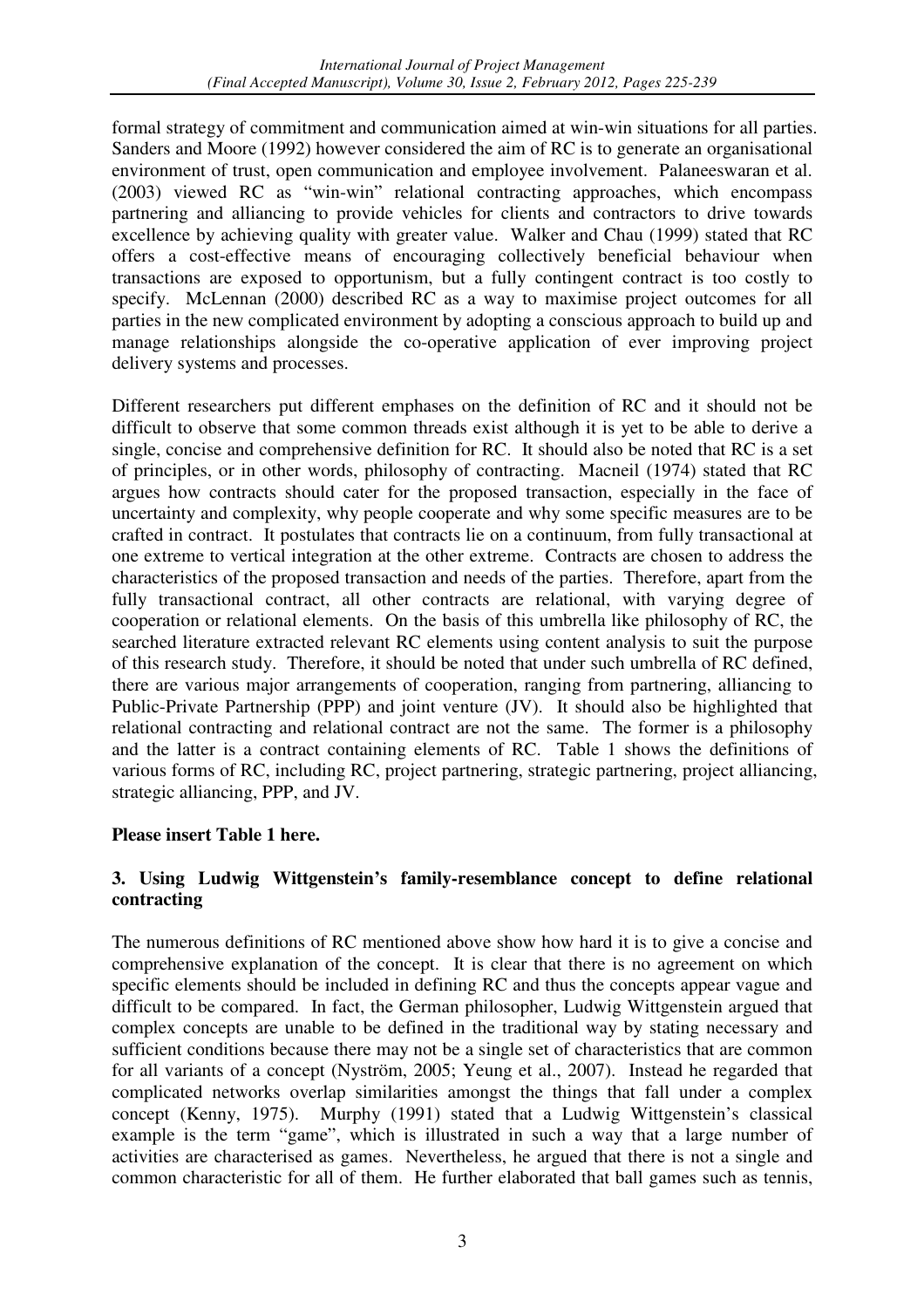football and basketball have rules to be followed. But there are no rules stated clearly when a person just throws a ball in the air. Some elements of the ball games, encompassing rules, competitiveness, and reward and penalty, remain but some do not. Such ball games are characteristic of only hard physical work and the ball, when the thought goes to board games. Ludwig Wittgenstein suggests that there is a complex network of overlapping characteristics without any common features covering all kinds of games. Such an approach to understand a versatile concept is called "family-resemblance" because it resembles the type of similarity that is able to be found within a family. He further used the following example to illustrate the family-resemblance concept. A daughter in a family could have the "same" nose as her father while the father and his son have the "same" ears, but there is no feature common to all members of the family. Nevertheless, there is still a bond between them (Kenny, 1975). Clearly, the family-resemblance method defining a multifaceted concept is more flexible and structured because it does not restrict the meaning of a concept to a small number of simple characteristics. Therefore, it is suitable to use this innovative method to understand complex concepts, such as RC that is vague and multi-faceted in nature. Nyström (2005) and Yeung et al. (2007) adopted the Wittgenstein's approach to successfully define partnering and alliancing (both are complicated and multi-faceted concepts) respectively.

## **4. Research methodology**

The research method adopted for this paper is to launch a comprehensive review of the related literature over the past two decades. The specific strategy is to look at how often different elements are mentioned in descriptions of different major forms of RC in construction and then apply the family-resemblance approach to the result of this quantitative study by cross-referencing and assessing their importance on RC projects. The literature was selected from the website of Google Scholar at http://www.scholar.google.com. It is appropriate to use Google Scholar because it is one of the best search engines regarding literature search in building and construction. The keywords for "scanning" were relational contracting, relationship contracting, partnering, project partnering, strategic partnering, alliancing, project alliancing, strategic alliancing, public private partnership (PPP), and joint venture (JV). These terms are well-known and are common in papers on RC in construction. Nevertheless, it is felt that too many papers use these terms. In order to maintain the efficiency and effectiveness of the literature searching process (i.e. searching the largest number of papers with the highest quality but with the least time spent on the searching process), these terms were finally searched with a restricted symbol. In details, the searching process is as follows:

- The titles of the articles were scanned with the keywords. In total more than 800 articles were scanned. However, not too many articles that contained one of the keywords in their titles are either "genuine" construction RC papers or closely related papers.
- Important but missed articles were identified from cross referencing of cited studies. Less related articles were excluded. For instance, some papers just included a small section with little significance on RC. These could not be judged to be relevant papers.

Finally, a total of 42 relevant and important research reports, textbooks, and articles from scientific journals and conference proceedings on RC in construction have been identified. They constitute the empirical base of the study. By using the content analysis method in this research, twelve elements of RC in total have been crystallised from the analysed materials (Table 2). Content analysis is often used to determine the main facets of a set of data, by simply counting the number of times an activity occurs, or a topic is mentioned (Fellows and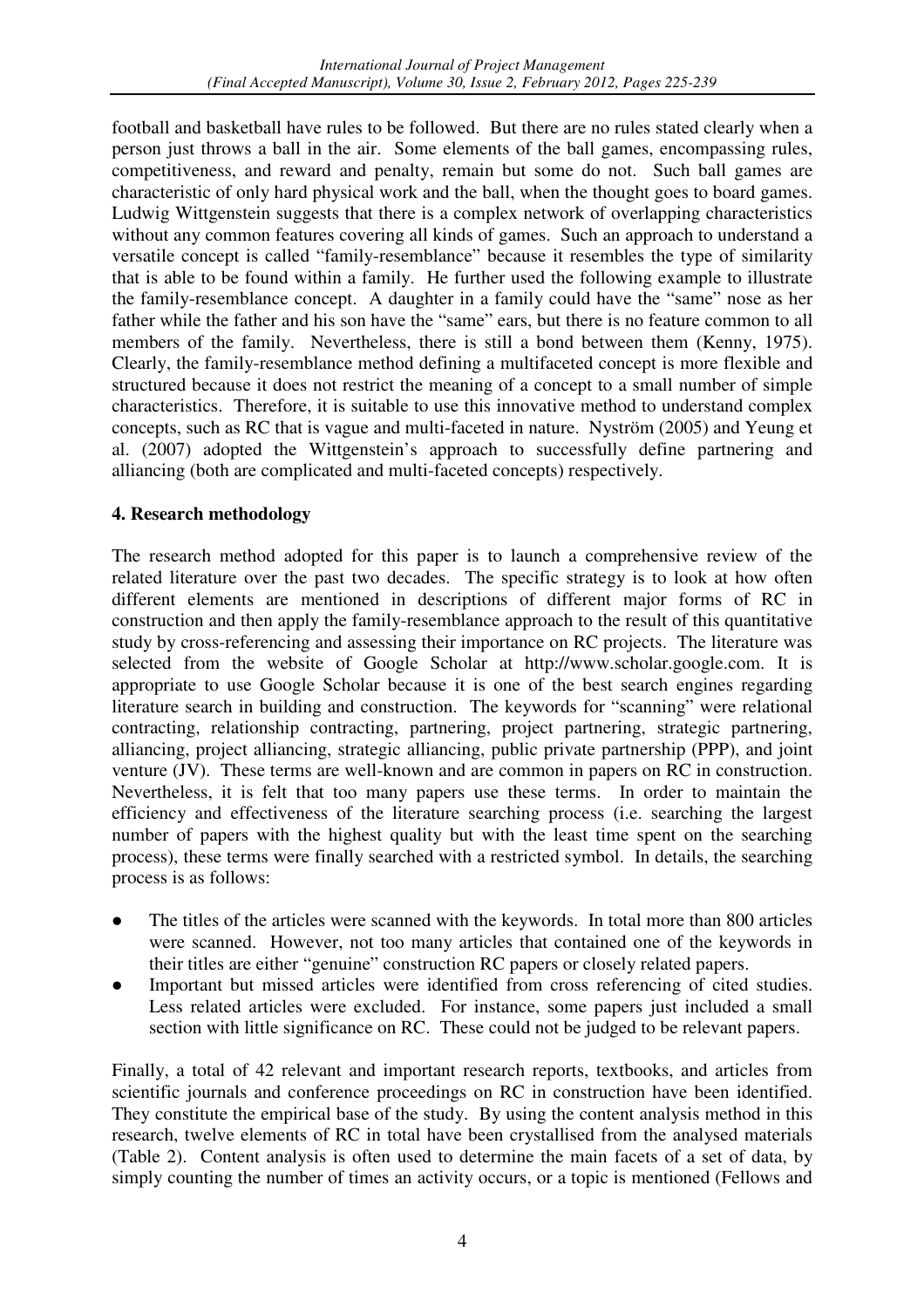Liu, 2008). To conduct the content analysis, the initial step is to identify the materials to be analysed. The next step is to determine the form of content analysis to be employed, including qualitative, or quantitative; the choice is dependent on the nature of the research project. The choice of categories will also depend upon the issues to be addressed in the research if they are known. In qualitative content analysis, emphasis is on determining the meaning of the data (grouping data into categories) while quantitative content analysis extends the approach of the qualitative form to yield numerical values of the categorised data (frequencies, ratings, ranking, etc) which may be subjected to statistical analyses. Comparisons can be made and hierarchies of categories can be examined (Fellows and Liu, 2008). The process in conducting the content analysis in this research study was that all the key points and main ideas of each literature were first marked down. Then, similar main points and ideas were assembled and different main themes were finally crystallised from the analysed literature. After the analysis, a total of twelve main themes/essential elements of RC were categorised and they were described in the following section.

### **5. Essential elements of relational contracting**

Based on the reviewed literature, "commitment", "trust", "cooperation and communication", "common goals and objective" and "win-win philosophy" are the most important elements in RC because they are cited with the highest frequencies by the authors (Table 2). The following sections briefly present the elements that constitute the whole "RC family" as they are described in the literature. After that, the application of family-resemblance approach to the RC concept is illustrated.

### **Please insert Table 2 here.**

### *5.1 Commitment*

A lot of researchers viewed commitment as a core element of RC (Asian Development Bank, 2007; Construction Industry Institute Australia, 1996; Kumaraswamy et al., 2005a, 2005b; Li et al., 2000; Manley and Hampson, 2000; Rahman and Kumaraswamy, 2002; Thorpe and Dugdale, 2004; Walker et al., 2000b, 2002). When this element is developed, other elements are likely to be developed (Bennett and Jayes, 1998). Manley and Hampson (2000) stated that partnering can be regarded as a commitment between a client and a contractor to actively cooperate to meet separate but complementary objectives. Li et al. (2000) opined that strategic partnering requires a long-term commitment and trust by the parties involved to extend their relationships beyond the successful completion of a single project to the formation of an alliance. McGeorge and Palmer (2002) stated that apart from a need for high-level commitment for implementing partnering; there is a need for "internal partnering" to promote the partnering spirit. Peters et al. (2001) suggested that partnering relies solely on the commitment of individuals since the partnering charter is not legally binding. The Construction Industry Institute Australia (1996) reckoned that an agreed partnering charter forms the basis of a working agreement that is intended to shape a non-adversarial culture and to promote win-win working relationships between partners. This is achieved through fostering cooperative and mutually beneficial relationships amongst project stakeholders and developing an explicit strategy of commitment and communication. Bennett and Jayes (1998) opined that the strategies need to be supported by all the organisations involved in the partnering arrangement, and the commitment gradually builds up through the successful collaborative working experience. Hampson and Kwok (1997) proposed that commitment is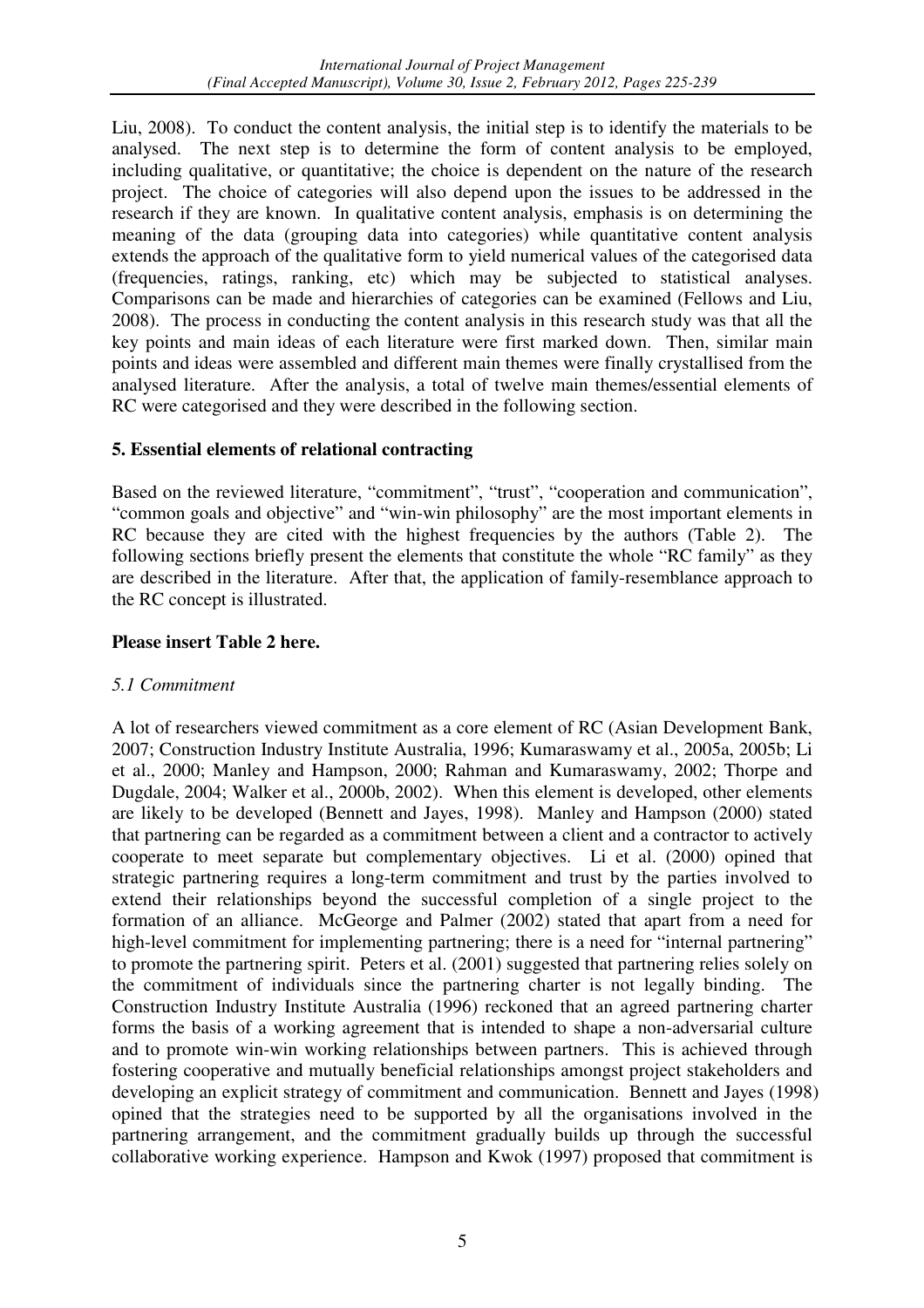one of the key characteristics of successful strategic alliances as well as successful business relationships.

Walker et al. (2000b) emphasised that trust and commitment underpins the three essential elements of partnering and alliancing, including (1) mutual objectives; (2) problem resolution; and (3) continuous improvement. Walker et al. (2002a) stated that the delivery management plan of the National Museum of Australia Project was established on the basis of an alliance concept. The core principle of alliancing was to achieve a positive outcome for all alliance members through shared commitment to a common goal of project realisation delivering best value to the client and acceptable reward outcomes to alliance members. Thorpe and Dugdale (2004) agreed that successful alliance contracting requires commitment by both parties to achieving common goals. Alchimie and Phillips (2003) stated that project alliances are characterised by uncompromising commitments to trust, collaboration, innovation and mutual support so as to achieve outstanding results. To make alliances successful, Lendrum (2000) regarded that all parties have to agree on the objectives and share the principles' process and general information to gain a partner's initial and ongoing support and commitment.

Asian Development Bank (2007) opined that the application of PPP and its successful implementation is based on the strong commitment of the central government and local governments. Senior leaders and municipal mayors have to support the concept of PPP and take a leadership role in PPP projects. In fact, a well-informed leader can help minimise misconceptions about the principles and merits of PPP. Tomlinson (1970) viewed a joint venture as an arrangement where there is commitment of funds, facilities and services by two or more legally separated interests, to an enterprise for their mutual benefit for more than a short period of time. A number of researchers stated that the core of RC is to establish the working relationship amongst different parties through a formal strategy of commitment and communication targeted at win-win situations for all parties (Kumaraswamy et al., 2005a, 2005b; Rahman and Kumaraswamy, 2002, 2004). Provan and Gassenheimer (1994) examined the relationship between dependence and power in vertical inter-organizational relations. They found that the exercised power of primary suppliers over dealer decisions was found to be related to dealer dependence on its primary supplier in ways that could be readily explained by social exchange of power. In contrast, the relationship between exercised power and dependence was significantly different when the primary supplier-dependent buyer tie was characterized by the high supplier commitment of a relational contract.

### *5.2 Trust*

Many researchers (Construction Industry Institute Australia, 1996; Green, 1999; Kumaraswamy et al., 2005a; Lazar, 2000; Li et al., 2000; Manley and Hampson, 2000; Rahman et al., 2007; Sanders and Moore, 1992) viewed trust as a core element of RC. When this element is developed, it is likely to achieve other sub-elements and the benefits to all parties are easier to be maximised (Bennett and Jayes, 1998; Construction Industry Institute, 1991). Sanders and Moore (1992) viewed that the aim of partnering is to generate an organisational environment of trust, open communication and employee involvement. Crowley and Karim (1995) mentioned that partnering is typically defined in one of the two ways, including: (1) by its attributes such as trust, shared vision, and long-term commitment; and (2) by the process where partnering is seen as a verb, as opposed to a noun and refers to such as developing a mission statement, agreeing on goals, and organising/conducting partnering workshops. Walker et al. (2000b, 2002) stated that partnering and alliancing are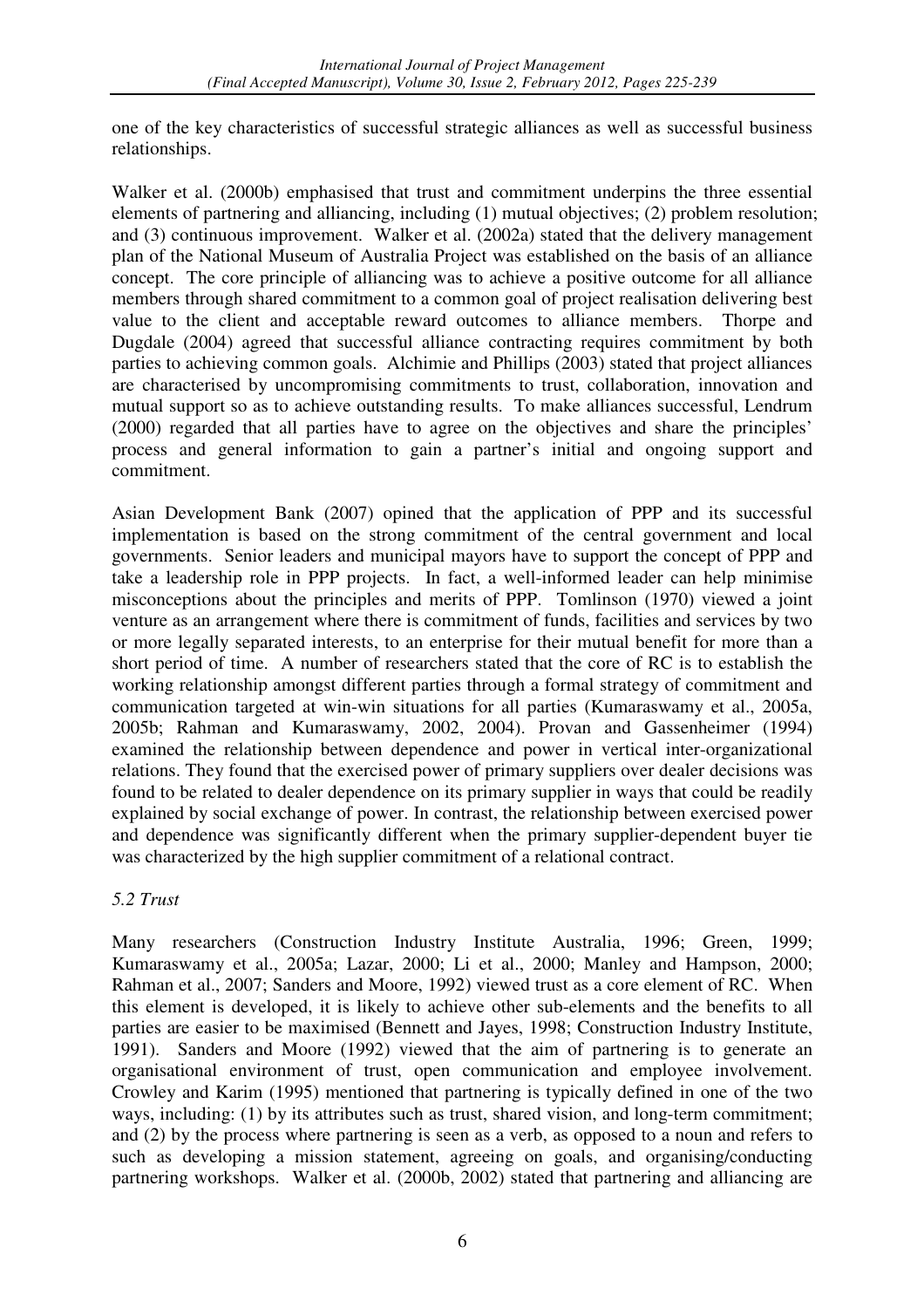based upon a need for mutual trust to generate commitment and constructive dialogue, and trust is part of an outcome from negotiation. In fact, trust is bound up with past experience both directly with the persons concerned and indirectly, through projected or anticipated experiences, thus trust is an intensely emotional and human phenomenon. Walker et al. (2002) pointed out that the partnering and alliance team's formation of a management group as a true joint management group with democratic membership ensures that trust and commitment is truly encouraged and manipulation discouraged by the system of alliancing was a vital feature. Hampson and Kwok (1997) proposed trust as an important element of successful strategic alliances as well as successful business relationships. Howarth et al. (1995) believed that no successful strategic alliances can be developed without trust. Trust in a strategic alliance also includes the concept of reciprocity, which implies a long-term focus, the acceptance that obligations are mutual, and room for adjustment if one partner is suddenly placed in a compromising position. Hauck et al. (2004) agreed that trust and integrity are essential for true collaboration while Alchimie and Phillips (2003) viewed project alliancing as an integrated high performance team selected on a best person for the job basis; sharing all project risks with incentives to achieve game-breaking performance in pre-aligned project objectives; within a framework of no fault, no blame and no dispute; characterised by uncompromising commitments to trust, collaboration, innovation and mutual support; all in order to achieve outstanding results. Kumaraswamy et al. (2005a) and Rahman et al. (2007) perceived that trust should be at the core of RC approaches to construction procurement. Rahman and Kumaraswamy (2005) conducted a study and confirmed that trust and business ethics related factors and strategies are more helpful for collaborative working arrangements than some others. Jeffries and Reed (2000) explored the effects of interaction between two types of trust on negotiators' motivation to solve problems of adaptation in relational contracting. They concluded that excessive trust was as bad as too little.

### *5.3 Cooperation and communication*

A number of researchers stated that RC is based on recognition of mutual benefits and winwin philosophy through more efficient cooperation and communication between the parties (Alsagoff and McDermott, 1994; Jones, 2000; Kumaraswamy et al., 2005b; Macneil, 1978; Rahman and Kumaraswamy, 2002, 2004; Rowlinson and Cheung, 2004). Rahman and Kumaraswamy (2004) stated that win-win working relationships between partners is achieved by fostering cooperative and mutually beneficial relationships amongst project stakeholders and developing an explicit strategy of commitment and communication. Walker et al. (2000b) stated that partnering and alliancing are founded upon team spirit and the honesty associated with notions of trust, commitment, and the application of power and influence. Excellent and effective communication is essential for successful relationship building. Construction Industry Institute (1991) also viewed effective communication and cooperation as a vital partnering element. Hampson and Kwok (1997) stressed repeatedly that cooperation and communication is a key element of successful alliances. Abrahams and Cullen (1998) opined that working cooperatively between entities is an important element for alliancing parties to succeed. Both Hauck et al. (2004) and Walker et al. (2002) pointed out that the intense integration of alliance partners through the whole collaborative process requires excellence in communication at a personal level, at a business level, and at operational level. This generally requires a quantum leap in the use of shared information technology (IT) systems and information processing integration. Alchimie and Phillips (2003) also agreed that cooperation and collaboration are vital elements for successful alliances. Walker and Johannes (2003) observed that large scale construction infrastructure projects in Hong Kong are always delivered using joint venture of global and local construction organisations. They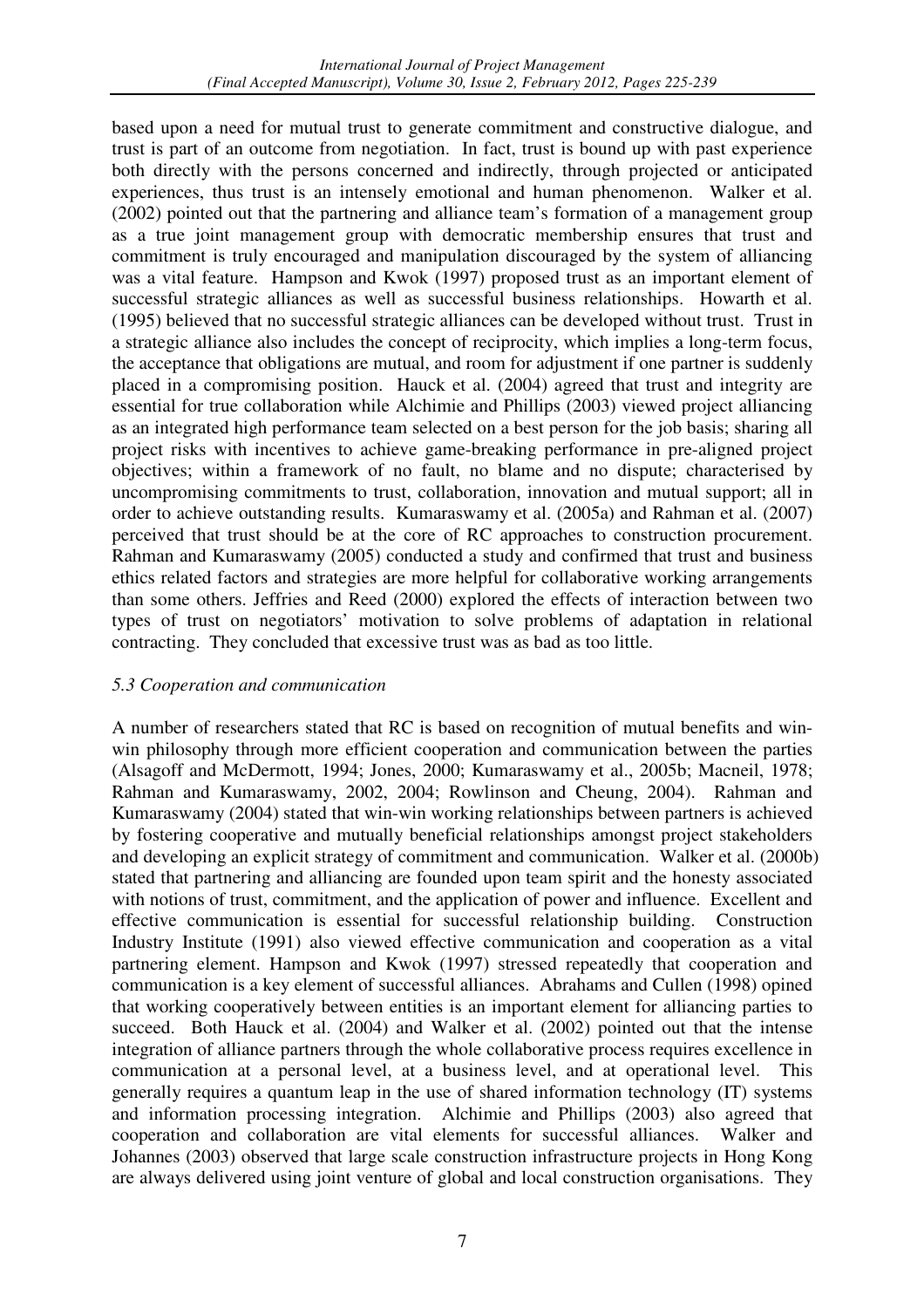viewed that supporting reasons for companies to do so include bridging knowledge and expertise gaps, sharing risk and exploring opportunities to add value to the JV organisations through collaboration and cooperation.

#### *5.4 Common goals and objectives*

Walker and Chau (1999) reckoned that RC approaches appear useful in achieving common goals and objective, which are to reduce the sum of production and transaction costs. As mentioned previously, recognition of mutual benefits and win-win scenarios are the two bases of RC and they are achieved by more cooperative relationships between parties. This implies that they often have common agenda to achieve them. Construction Industry Institute (1991) viewed shared vision (common goals and objectives) as a vital partnering element in which each of the partnering organisations must understand the need for a shared vision and common mission for the partnering relationship. Bennett and Jayes (1998) proposed that one of the three key elements of partnering is to agree common goals to take into account the interests of all the firms involved. Crowly and Karim (1995) agreed that a typical partnering definition is based on its attributes, including: (1) trust; (2) shared vision (common goals and objectives); and (3) long-term commitment. Partnering is about people within partnered organisations making commitment and building trust to work together towards their common project goals and objectives (Walker et al., 2000b, 2002). In a PPP project, it is often mutually agreed to deliver the project on-time, with enhanced asset quality and cost reductions through the equitable allocation of risks (Asian Development Bank, 2007). Shaughnessy (1995) viewed that the most vital prerequisite for success in an international joint venture is that the parties should share the same objectives. Rowlinson and Cheung (2004) pointed out that partnering is defined as a structured management approach to facilitate team working across contractual boundaries. Its fundamental elements include: (1) mutual objectives; (2) agreed problem resolution methods; and (3) an active search for continuous measurable improvements. Project alliancing is described as a cooperative arrangement between two or more organisations that forms part of their overall strategy, and contributes to achieving their major common goals and objectives for a specific project (Kwok and Hampson, 1996). Walker et al. (2000b, 2002) explained that the core principle of alliancing was to achieve a positive outcome for all alliance members through shared commitment to common goals and objectives of a project realisation delivering best value to the client and acceptable reward outcomes to alliance members. Thorpe and Dugdale (2004) viewed that alliance contracts are best suited to contracts that require innovation and commitment to achieving common goals. Hauck et al. (2004) also agreed that common goals and objectives are key elements for successful alliance contracts.

### *5.5 Win-win philosophy*

Similar to common goals and objectives, win-win philosophy is a key element for RC as recognition of mutual benefits and win-win scenarios are often viewed as a base of the foundation of RC and they are achieved through more cooperative relationship between parties (Alsagoff and McDermott, 1994; Jones, 2000; Kumaraswamy et al., 2005a, 2005b; Macniel, 1978; Rowlinson and Cheung, 2004). Crowley and Karim (1995) viewed win-win philosophy as an important element for partnering, and they defined it as "neither party wins due to the other's losses". Lazar (2000) mentioned that partnering is able to guide people on and off the project site into the types of interactions and relationship, and produces a win-win outcome. Lendrum (2000) mentioned that in order for alliances to be successful, all parties have to agree on the objectives and share the principles, processes and general information to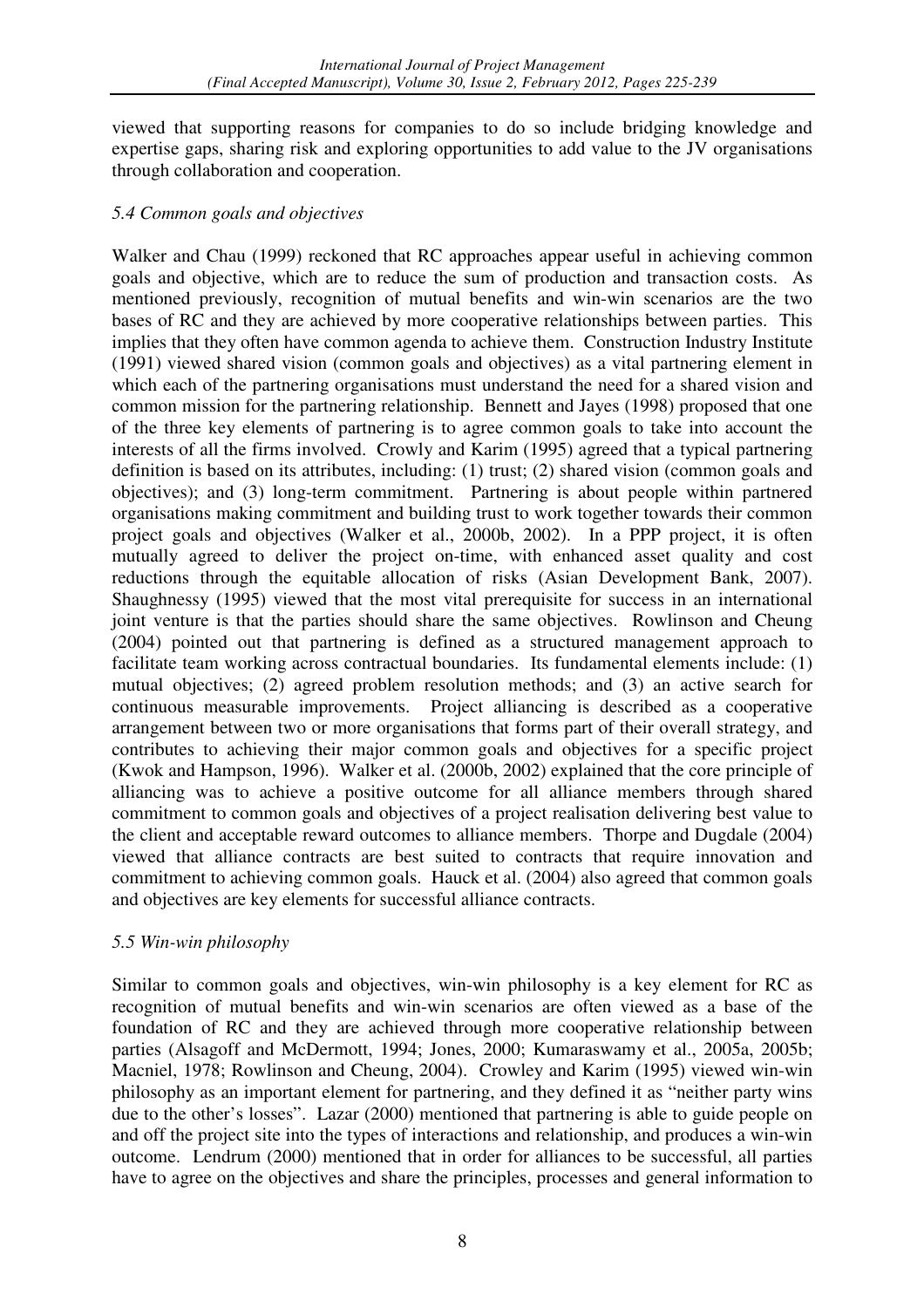gain their partner's initial and ongoing support and commitment. The contractor must be involved to ensure a win-win long-term relationship. Geringer (1988) stated that joint ventures involve two or more legally distinct organisations, and each of them shares in the decision-making activities of the jointly owned entity in order to achieve a win-win situation. Walker and Johannes (2003) observed that large-scale construction infrastructure projects in Hong Kong have a tendency to use joint venture so as to achieve win-win outcomes, including bridging knowledge and expertise gaps, sharing risk and exploring opportunities to add value to the JV organisations. Walker et al. (2002) defined an element of alliances was that joint budget and cost/time committed targets established through an alliance board represented by key senior project champions from each alliance member and the owner/client. Whilst Abrahams and Cullen (1998) defined alliancing as "an agreement between entities which undertake to work cooperatively, on the basis of a sharing of project risk and reward, for the purpose of achieving agreed outcomes……" implies a win-win philosophy. Asian Development Bank (2007) and Li et al. (2005) perceived that PPP can achieve win-win results for all parties concerned because a core principle of PPP arrangement is the allocation of risk to the party best able to manage or control it. In general, the private sector is more efficient in asset procurement and service delivery because of its market-driven orientation. It is, therefore, to the government advantage to share the associated risks with the private sector participants.

### *5.6 Agreed problem resolution methods*

Agreed problem resolution method is considered as an important element for RC, especially for both partnering and alliancing. As suggested by Bennett and Jayes (1998), one of the three key elements of partnering is to make decisions openly and to resolve problems in a way that was jointly agreed at the start of a project. Walker et al. (2002) stated that agreed problem resolution is essential when establishing trust and commitment between parties. The Construction Industry Institute task force considered that a successful partnering relationship element included conflict resolution through agreed problem solving (Crowley and Karim, 1995). Rowlinson and Cheung (2004) agreed that a fundamental element for partnering is agreed problem resolution methods. Walker et al. (2000b) stressed that the three essential elements of partnering and alliancing, encompassing: (1) mutual objectives; (2) agreed problem resolution; and (3) continuous improvement, are underpinned by trust and commitment. Problem and dispute resolution procedures adopted in alliancing provide for the types of problem to be defined and reasonable timeframes for resolution stipulated. The reason for escalating a dispute may be hardening of diverse positions or may simply be a result of the party not being authorised to commit required resources to resolve the dispute. In cases where a dispute is escalated unnecessarily, the person escalating the dispute may not be appreciated by his peer groups. This provides a self-regulating mechanism for ensuring that problems are indeed resolved at the lowest possible level. Hampson and Kwok (1997) also proposed that joint problem solving method is a key element of the successful alliances.

### *5.7 Continuous improvements*

A key element for RC, particularly partnering and alliancing, (Bennett and Jayes, 1998; Construction Industry Institute, 1991; Walker et al., 2000b) is continuous improvement, meaning that long-term targets are set and achieved by all the stakeholders. Rowlinson and Cheung (2004) agreed that a fundamental element for successful partnering encompassed an active search for continuous measurable improvements. Cheng and Li (2004) also consented that continuous improvement is a vital element for successful strategic partnering to create a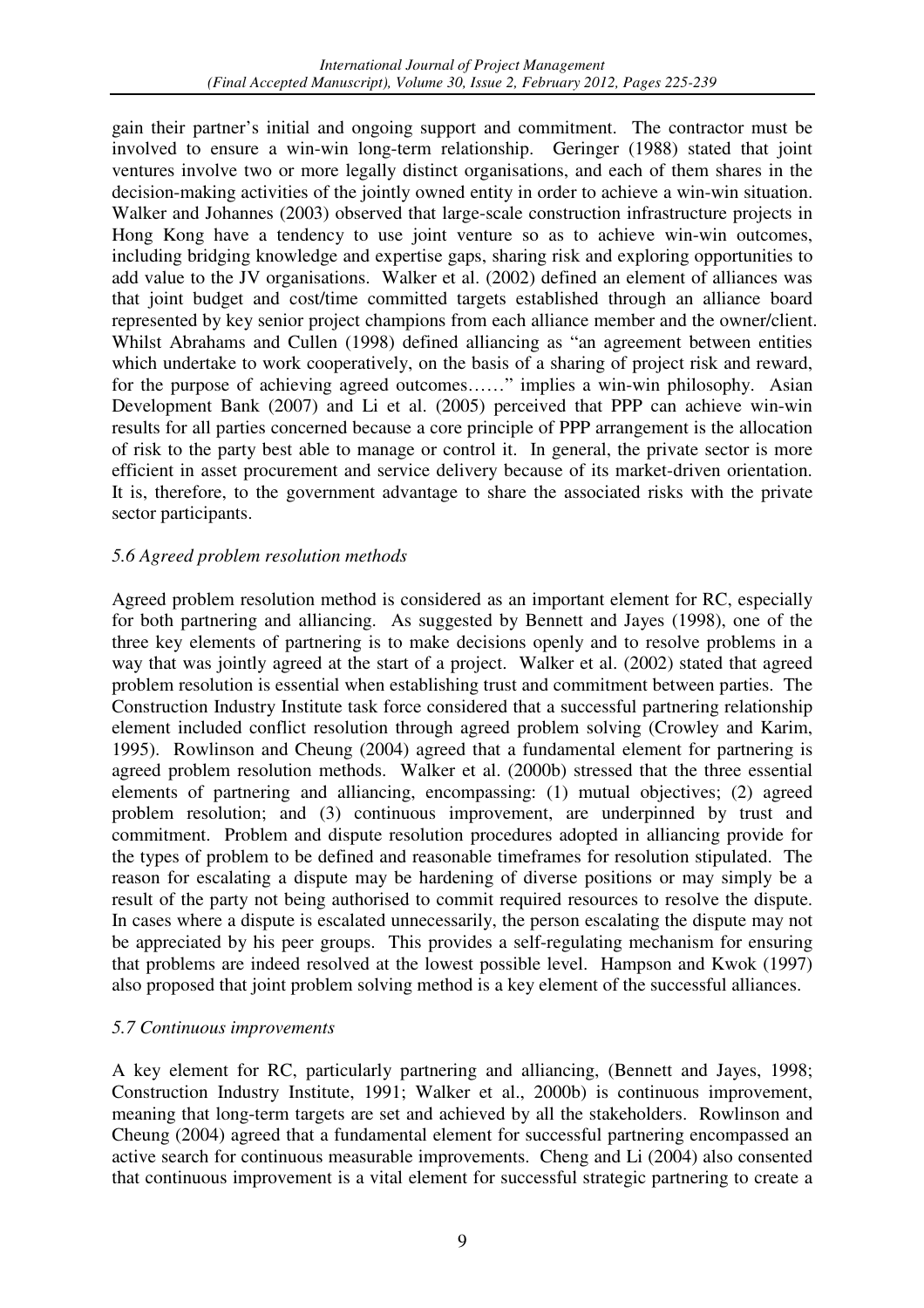good learning culture. He illustrated that continuous improvement involves continuous learning (Garvin, 1993) devoted to gradual process improvement (TQM), radical process improvement (BPR) and learning process improvement (a learning organisation) (Kilmann, 1995). Walker et al. (2000b, 2002) observed that an essential element of partnering and alliancing was continuous improvement in that performance is measured and analysed to provide knowledge about how improvement can be achieved continuously. There must be a commitment to learn from experience and to apply this knowledge to improve performance. Thorpe and Dugdale (2004) addressed a vital element of alliance was continuous improvement, so as to achieve results on time and to full specification requirements, while innovation will always be required to improve the current process. Under Private Finance Initiative (PFI), a major type of PPP, the public sector only states the requirements of the service outcomes but not prescriptive facilities. This allows the private sector to innovate in the ways it provides for those outcomes. The management skills and innovations of the private sector can lead to reduced project costs, increased efficiencies and continuous improvements (The International Project Finance Association, 2001). Bolton et al. (1994) stated that in Japan, inter-firm relations are more likely to involve relational contracting, characterized by stable bonding mechanisms and a dense historical network of economic ties between the parties to the exchange. This also relied on continuous improvement process.

### *5.8 Facilitated workshops*

Facilitated workshops are also key elements for partnering and alliancing but with relatively less importance. Green (1999) considered that partnering workshops need to be continuous and not one-off at the project start. Walker et al. (2000b, 2002) pointed out that the interviewing process to derive a shortlist of potential alliance members requires sophistication and judgment of a client as does the facilitated workshops. This means that alliancing workshops are a useful tool to help select capable construction alliance partners.

### *5.9 Equity*

Equity is another foundation for successful partnering and alliancing implementation. All the interests of stakeholders should be considered in creating mutual goals and there should be commitment to satisfying each stakeholder's requirement based on equity (Crowley and Karim, 1995; Lazar, 2000; Li et al., 2000; Walker et al., 2002). It reflects a sense of proportionality and balance transcending simple fairness (Construction Industry Institute Australia, 1996). Bennett and Jayes (1998) opined equity as one of the seven pillars for the second generation partnering, and it can be defined to ensure that each contracting party is rewarded for his work based on fair prices and fair profits. Manley and Hampson (2000) studied that one of the alliancing features is an equitable risk-reward balance that aligns the commercial interests of the parties. Hauck et al. (2004) agreed that the foundation of the collaborative process for project alliancing is equity between parties.

### *5.10 Joint declaration statement of achieving common objectives*

Many researchers stated that there are generally some important statements highlighting a joint declaration between parties to achieve shared objectives in different forms of RC. For instance, there are always some key statements mentioning common objectives in a partnering charter built up by different project stakeholders for adopting structured partnering approach (Construction Industry Institute, 1991; Construction Industry Institute Australia, 1996; Manley and Hampson, 2000). For alliancing, there are also some joint declaration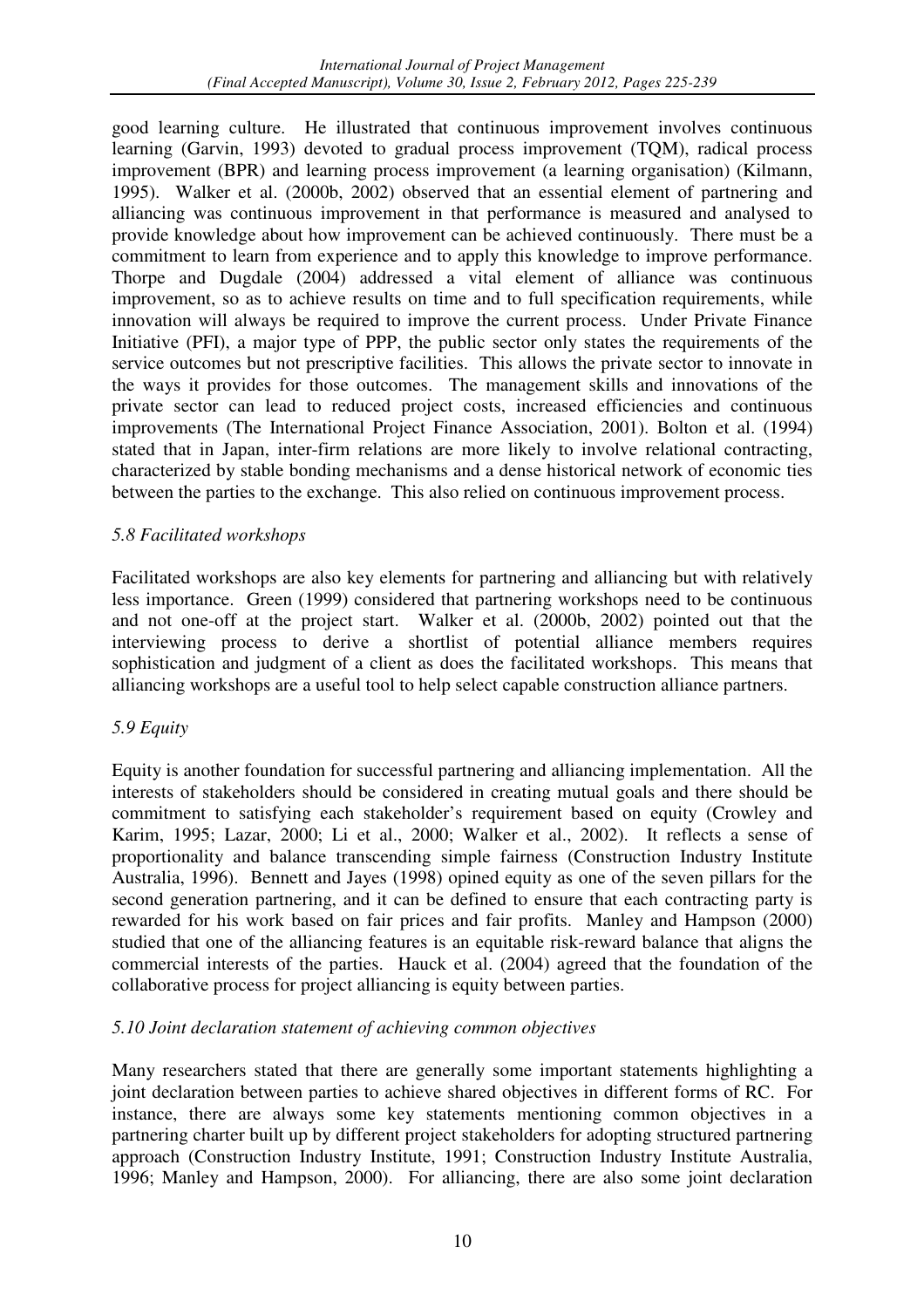statements highlighting some common objectives in an alliance contract (Walker et al., 2000b, 2002). For PPP, it often generally includes statements containing common objectives to achieve value for money and reduce project risks by transferring them to parties best able to manage them (Asian Development Bank, 2007; Li et al., 2005). For joint venture, there is usually a joint declaration to achieve common objectives, i.e. technology transfer (Carrillo, 1996).

# *5.11 Real gain-share/pain-share*

Walker et al. (2000b, 2002) analysed that with alliancing, there is a "joint" rather than "shared" commitment. Parties agree their contribution and required profit levels beforehand and then place these levels at risk. If one party in the alliance under-performs, then all other alliance partners are at risk of losing their rewards (profit and incentives) and could even share losses according to the agreed project gain-sharing/pain-sharing model. Abrahams and Cullen (1998) defined project alliances as an agreement between entities which undertake to work cooperatively, based on a mechanism of project risk and reward sharing in order to achieve agreed outcomes. This approach is based on principles of good faith and trust as well as an open-book accounting approach towards costs. Hauck et al. (2004) mentioned that as an alliance of talented professionals pooling resources to achieve the project goal, they develop the project price target through design development with agreed risk and reward sharing arrangements like guaranteed maximum price (GMP) and target cost contracting (TCC) procurement strategies. Agreement on a risk and reward formula where an openbook accounting approach is undertaken to determine cost reimbursement together with agreed and verified site management costs to establish a base target cost. The firm's corporate profit (usually determined from audited figures over an agreed period) is placed as an "at risk" element to ensure that the agreed project costs are met. A bonus reward mechanism to be shared by all parties is jointly established to encourage further innovation and excellence. Therefore, the agreed project cost can only be determined when the alliance partners have been selected. McGeorge and Palmer (2002) emphasised that alliancing differs radically from partnering with regard to risk and reward sharing. In partnering the client still ultimately purchases a product (usually a building) which is produced, albeit in a spirit of mutual co-operation, with the design and construction team. In alliancing, the virtual corporation produces the product with each member of the corporation sharing risks and rewards. The characteristics of successful strategic alliances proposed by Hampson and Kwok (1997) are trust, commitment, interdependence, cooperation, communication, and joint problem solving. The interdependence here implies sharing risks and rewards.

# *5.12 Formal contract*

McGeorge and Palmer (2002) viewed that alliancing is somewhat akin to the slogan of the three musketeers "All for one and one for all" in that alliancing could be described as partnering underpinned with economic rationalism given that alliance partners coalesce into a virtual corporation in which agreed profit and loss outcomes are contractually binding on all parties (Walker et al., 2000b, 2002). Rowlinson and Cheung (2004) pointed out that a project alliancing agreement is legally enforceable while Hauck et al. (2004) also stated that the project alliancing "agreement" is a legally binding contract and, therefore, legally enforceable.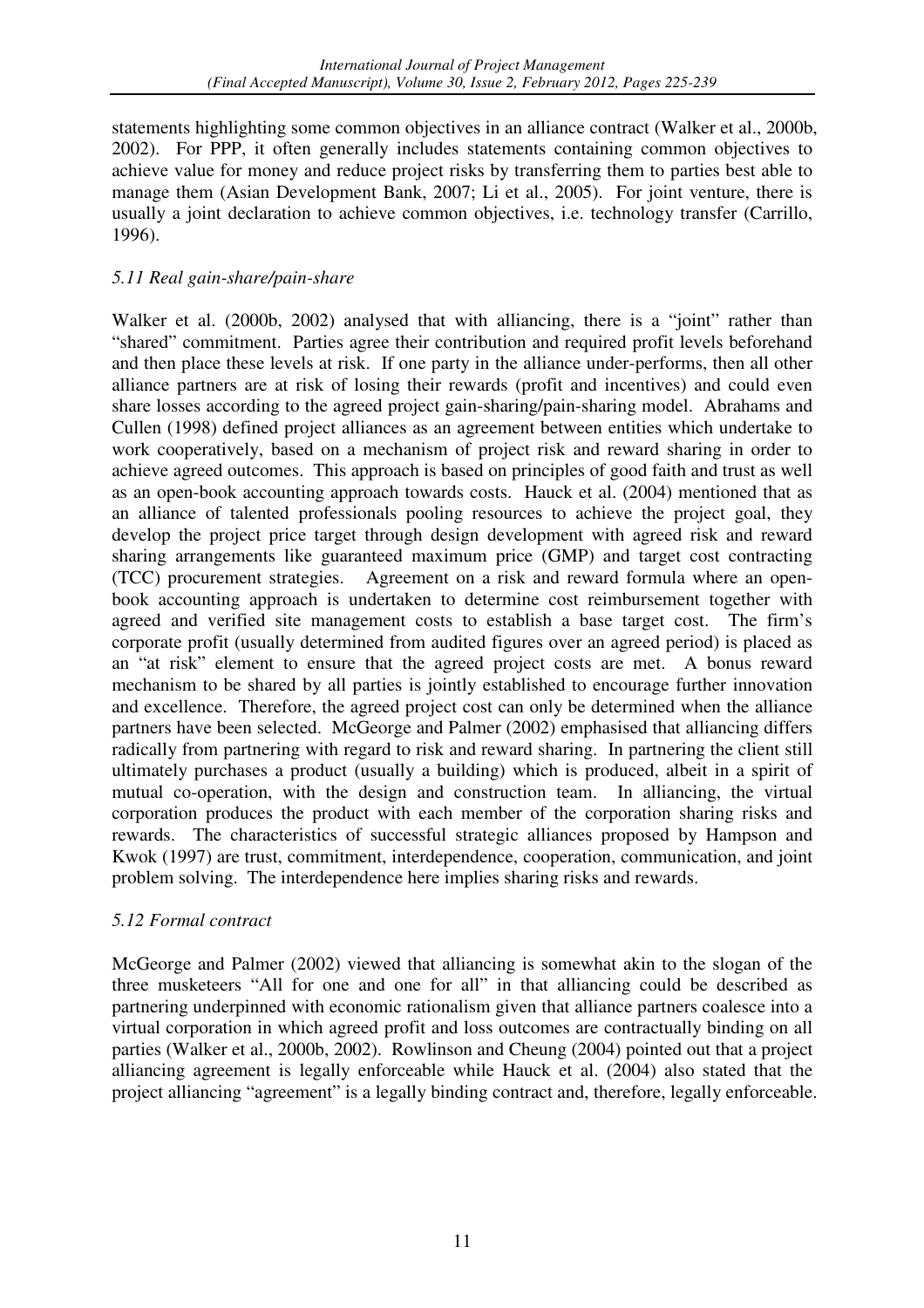### **6. Analyzing relational contracting by using Ludwig Wittgenstein's family-resemblance concept**

Twelve common elements were identified from the literature in the study of RC (Table 2). "Commitment", "Trust", "Cooperation and Communication", "Common Goals and Objective", and "Win-win Philosophy" appear to be the most vital elements for RC because they have been more frequently cited than other RC elements when defining the RC concepts. In addition, these five relationship-based elements are by far cited most frequently by researchers investigating RC principles. Therefore, they can be interpreted as core elements for RC. The family-resemblance philosophy proposed by the German Philosopher, Ludwig Wittgenstein was adopted to define RC in construction by firstly identifying core elements for RC in construction (acting together as a core of a sunflower) and a number of non-core elements (acting as petals of the sunflower). Different combinations of core elements and non-core elements constitute different variants of RC Sunflower Model in construction.

The resulting analysis of the RC concept can be described as a "sunflower" because there is a centre containing the five common core elements to all RC designs, combined with the other non-core important elements as mentioned in Figure 1. The non-core elements can be seen as petals of the sunflower. A contracting practice can be defined as a type of RC if it firstly contains the five core elements and secondly, some of the petals. It should be noted that there is no specific petal or a set of petals that the RC Sunflower has to contain. Therefore, adding different sets lead to different variants of RC. The sunflower as an entity can be seen as the base for portraying the whole "family" of all RC variants (Figure 1). It should be highlighted that RC Sunflower Model is both a conceptualisation and a hypothesis. This means that it can be tested to see whether a project can be classified as a RC project or not based on the identification of the core and non-core RC elements in a particular project. The following four case studies are used for demonstration purposes.

### **Please insert Figure 1 here.**

## **7. Application of the Ludwig Wittgenstein's family-resemblance concept to RC contracts**

The above-mentioned structure facilitates a practical application of the somewhat vague and multi-faceted concept of family-resemblance. Various designs of RC projects can be captured within the same structure, which is indicated by the following four cases:

### **Please insert Figure 2 here.**

### Case 1: Chater House (a partnering project in Hong Kong)

The first case is taken from Chan et al. (2004a, 2004b, 2004c, 2005, 2006), where they described the Chater House, a prestigious office development project in Hong Kong. The project was procured by a Negotiated Guaranteed Maximum Price (GMP) contract together with adopting a partnering approach. The mechanism of the Guaranteed Maximum Price (GMP) contract requires that the client, consultants, and the main contractor work as a team in determining construction method, programme, pricing, detailed breakdown of direct works, and consenting to preliminaries and conditions of contract. This entailed the main contractor to release all his back up data in an open manner to team members. The exchange of this information required a high level of trust amongst the team, especially the main contractor. It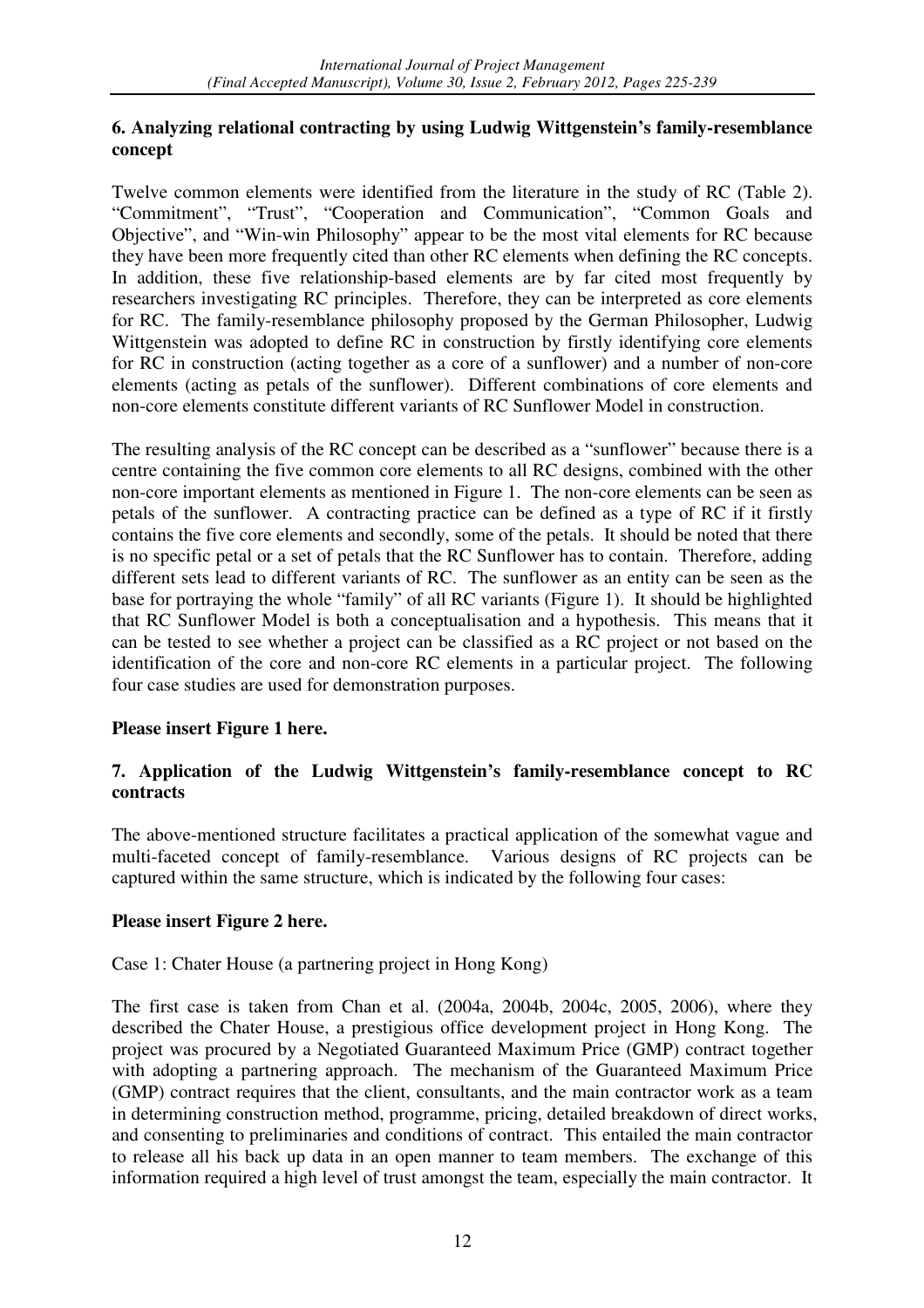was reported (Chan et al., 2004a, 2005) that support from senior management and commitment from all participants were two of the most critical success factors (CSFs) for achieving partnering success in this project. In addition, the interviewees perceived that the level of trust was high and they agreed that partnering enabled them to develop good working relationships. The good communication and cooperation was partly due to the fact that there were clear common goals and objectives mentioned in the partnering charter and parties tried hard to achieve win-win philosophy between them.

In addition to these five core elements, namely, "commitment", "trust", "cooperation and communication", "common goals and objective" and "win-win philosophy", this RC project also acknowledged the importance of other elements: (1) partnering charter; (2) agreed problem resolution methods; and (3) facilitated workshops. The variant of RC is shown by the set of elements within the thin solid line boundary in Figure 2.

Case 2: Australian National Museum Project (an alliancing project in Australia)

The second case is found from Walker et al. (2000b, 2002) and Hauck et al. (2004) where the Australian National Museum Project was described. This was a large-scaled public sector project. The client was National Museum, the main contractor was Bovis Lend Lease, and a main consultant was Peck Von Hartel (architect). It was found from Hauck et al (2004) that support from senior management and commitment to alliancing from project participants were two of the most critical success factors (CSFs) for achieving alliance success in this project. A collaborative process included integrity and trust which were essential for true collaboration in this alliance project. In fact, the trust level was high and there were good collaborative teams in this project. The working relationship between the client and the project team was very good because when problems arose, parties were willing to follow the alliance contract. The communication between parties was good and they worked jointly toward a common goal. Collaborative Process Institute (CPI) (1997) concluded that collaborative communication had to be based on key principles, which encompasses equality, openness, problem-orientation, positive intent, empathy, and extensive use of technology. Apart from the five core elements, this RC project also included: (1) formal contract; (2) real gain-share/pain-share; (3) continuous improvements; and (4) facilitated workshops. The variant of RC is delineated by the set of elements within the thin dotted line boundary in Figure 2.

Case 3: Project 2002 – Enhancing the Quality of Education in Glasgow City Schools (a PPP project in the UK)

The third case is found from the website of Hong Kong Efficiency Unit (2008) (http://www.eu.gov.hk/emglish/case/case.html) where Project 2002 – Enhancing the Quality of Education in Glasgow City Schools was mentioned. There were a total of 39 secondary schools in Glasgow City, UK in 1996. A majority of them were poorly conditioned, and they needed substantial refurbishment with accumulative maintenance costs estimated to be more than £100m. Although the schools could accommodate more than 50,000 pupils, there were only about 29,000 pupils in the city. It was expected that this figure will rise slightly in the coming future. The sponsor for the project was Glasgow City Council, Scotland. The consortium was 3Ed (Miller Group Limited, Amey Ventures Ltd and Halifax Projects Investments Ltd). The capital cost was £225m, with the contract length of 30 years and Information Communications Technology (ICT) of 12 years.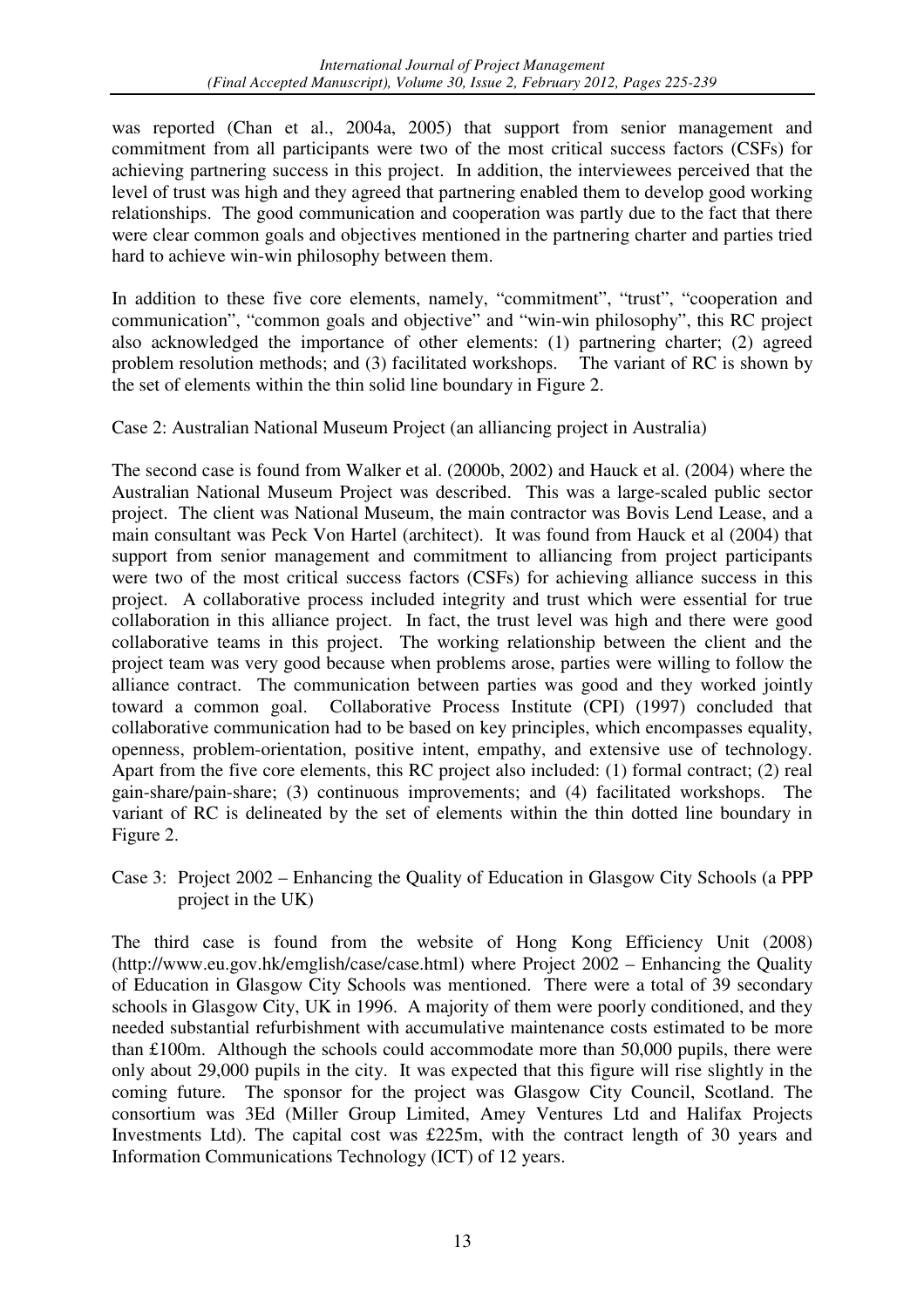It was observed from the Hong Kong Efficiency Unit (http://www.eu.gov.hk/emglish/case/case.html) that commitment from the consortium was a CSF for achieving construction success in this project. In addition, it was perceived that the level of trust was quite high and project team members worked collaboratively and harmoniously in this project. It was partly because they had clear common goals and objectives, i.e. achieving value for money, innovative financing, risk transfer, and change management. Besides, different parties tried their best to achieve win-win outcomes for themselves. The lessons learned from this project encompass: (1) testing of value of money; (2) achieving affordability; and (3) consultation. The lessons learned were related to the five core elements identified, namely (1) commitment; (2) trust; (3) cooperation and communication; (4) common goals and objectives; and (5) win-win philosophy. Apart from the five core elements, this RC project also included: (1) formal contract; (2) real gainshare/pain-share; and (3) equity. Like other PPP projects, this PPP project was procured with a formal contract, with real gain-share and pain-share arrangements between public and private sectors. To implement so, there exerted equity principle behind the mechanism. The variant of RC is delineated by the set of elements within the thick dotted line boundary in Figure 2.

Case 4: Tsing Ma Bridge (a joint venture project in Hong Kong)

The fourth case is found from the website of http://en.wikipedia.org/wiki/Tsing\_Ma\_Bridge and http://www.cse.polyu.edu.hk/~ctbridge/case/tsingma.htm) where the Tsing Ma Bridge was depicted. Tsing Ma Bridge is a suspension bridge in Hong Kong, China. The client was Highways Department of the Hong Kong government; the main contractor was Anglo Japanese Construction JV; and the engineer and designer was Mott MacDonald Hong Kong Limited. Tsing Ma Bridge is the seventh-longest span suspension bridge all over the world. It was named by combining the names of two of the islands in Hong Kong, namely Tsing Yi and Ma Wan. It has two decks and carries both road and rail traffic. It is the world's largest suspension bridge of this type. The main span of the bridge is 1,377 metres (4,518 ft) long and 206 metres (676 ft) high. The span is the largest of all bridges in the world that carry rail traffic. The 41 metres (135 ft) wide bridge deck carries six lanes of automobile traffic, with three lanes in each direction. There are two rail tracks in the lower level. In addition, there are two sheltered carriageways on the lower deck for both maintenance access and as backup for traffic in case typhoons strike Hong Kong. Although road traffic would need to be closed in that case, trains could still get through in either direction.

It is found that apart from the five core elements, this RC project also included: (1) formal contract; and (2) real gain-share/pain-share. Like other JV projects, this JV project was implemented with a formal contract, with real gain-share and pain-share arrangements between contracting parties. The variant of RC is delineated by the set of elements within the thick solid line boundary in Figure 2.

### **8. Significance, value and limitation of RC Sunflower Model**

An increasing number of client organisations have been observed to adopt RC to manage their building and construction works over the past decade (Chan et al., 2002; Walker et al. 2000a). With the time going by, the development of RC becomes complicated, and it is quite difficult to define what a construction RC project is. In fact, industrial practitioners and academics are always vague with the concepts and definitions of RC. By the adoption of the German philosopher Ludwig Wittgenstein's idea of family-resemblance, a RC Sunflower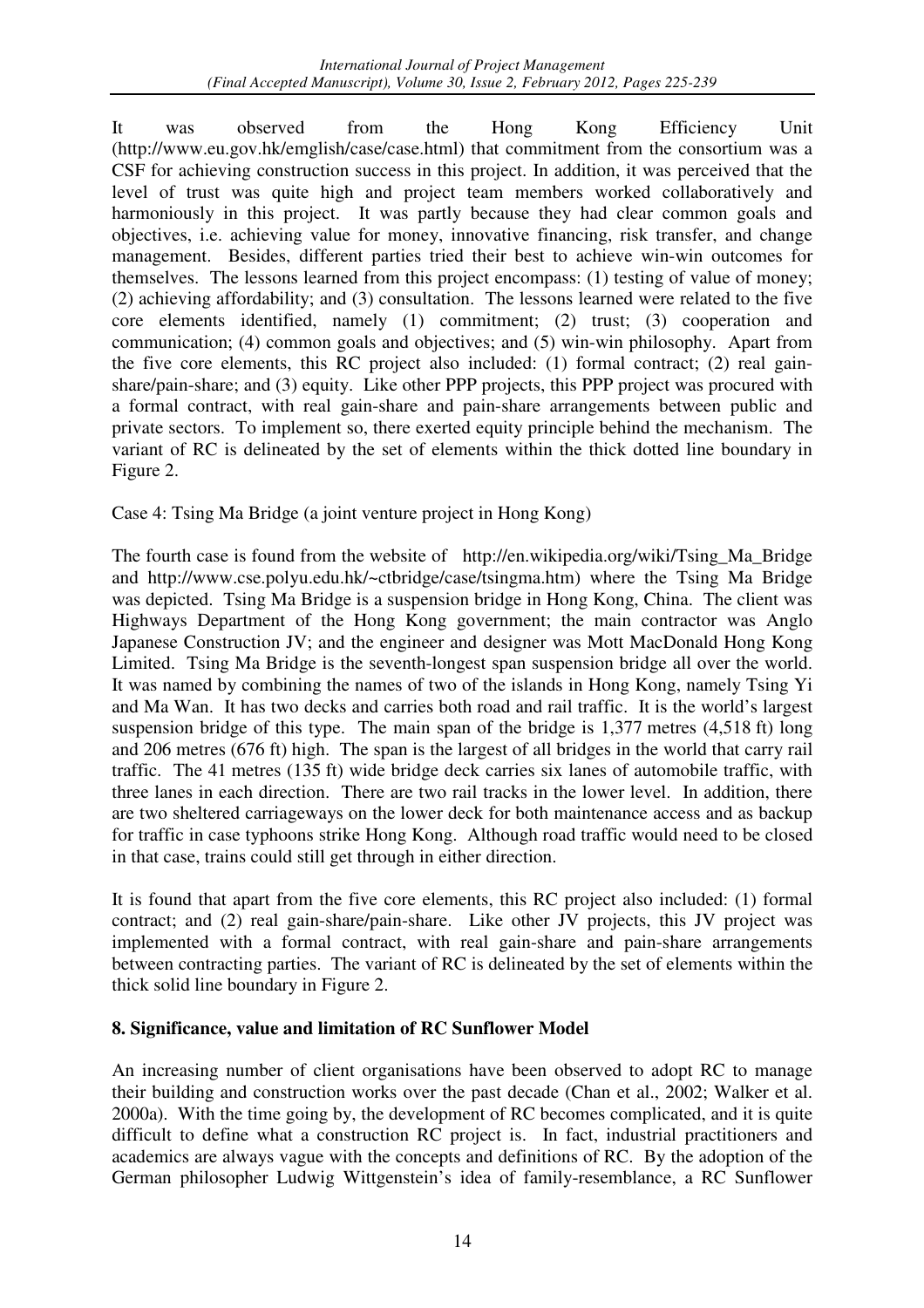Model has been proposed. It should be highlighted that although the research methodologies adopted in this research study are the same as previous research works to define construction partnering (Nyström, 2005) and construction alliancing (Yeung et al., 2007), their research foci and research findings are totally different. Nyström (2005) only focused on defining construction partnering and based on his research findings (based on 13 pieces of literature only), there are two core components in partnering, trust and mutual understanding, with seven elements as petals, including: (1) economic incentive contracts; (2) relationship building activities; (3) continuous and structured meetings; (4) facilitator; (5) choosing working partners; (6) predetermined dispute resolution method; and (7) openness. Later, Yeung et al. (2007) focused on defining alliance in construction and their research findings (based on 14 pieces of literature only) reported that there are two core hard (contractual) elements: formal contract and real gain-share/pain-share arrangement, and three essential soft (relationship-based) elements: trust, long-term commitment, and cooperation and communication. In addition to these core elements, there are nine elements identified as petals, encompassing: (1) win-win philosophy; (2) equity; (3) agreed problem resolution methods; (4) common goals and objectives; (5) continuous improvements; (6) alliancing workshops; (7) early selection of contractors; (8) for a single project only; and (9) for at least two projects.

Unlike these two research works which are narrow in research focus, i.e. each of them covers merely one type of relational contracting, this research study has made a significant contribution to define different forms of relational contracting in the whole spectrum. In addition, the research findings (based on a total of 42 pieces of literature) are significantly different from the two studies in that there are five relationship-based core elements identified, including: (1) commitment; (2) trust; (3) cooperation and communication; (4) common goals and objective; and (5) win-win philosophy. Apart from the five core elements, there are seven petals, including: (1) continuous improvements; (2) agreed problem resolution methods; (3) formal contract; (4) real gain-share/pain-share; (5) a joint declaration; (6) equity; and (7) facilitated workshops.

The model provides an innovative and useful framework to define the vague and versatile concept of RC in construction in a more flexible and structured way. Industrial practitioners may find the RC sunflower model useful in the procurement phase of a construction project, particularly if needed, both as a description of the concept and as a common starting point for discussions between the client and the contractor on how to procure a RC project. It deserves to highlight that the RC sunflower model developed is universal in nature because the identification of a combination of core and non-core elements as shown in Table 2 are sourced from different countries and regions. This is dissimilar to the research work conducted by Rowlinson and Cheung (2008), in which the relational contracting concepts defined by them are by and large region/country specific.

A limitation of this research is that due to time and resource limitation, the inter-relationships within core elements, within non-core elements, and between core and non-core elements have not yet been investigated. Further research work may be pursued in this direction to make the application of the RC Sunflower Model more robust.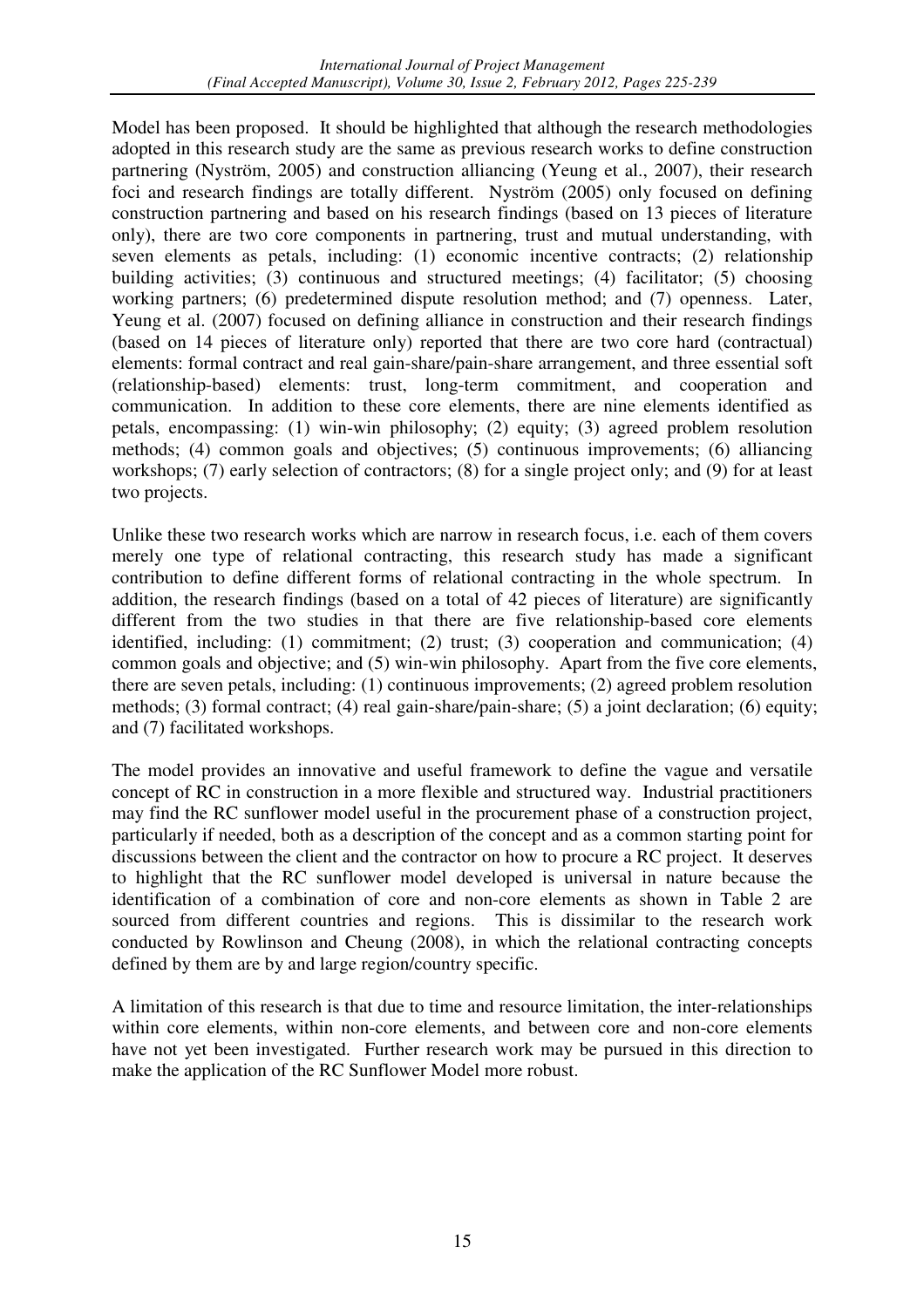## **9. Conclusions**

Based on an in-depth analysis of reported literature, this paper has clearly defined RC in construction by using the innovative Sunflower Model. This model was developed from the German philosopher Ludwig Wittgenstein. Wittgenstein's ideas are that complicated concepts can be understood as a network of overlapping similarities. This is dissimilar to the traditional definition whereby a concept is given necessary and sufficient conditions. The RC literature was examined according to the Wittgenstein's philosophy and it was found that five core elements were always included in descriptions, "commitment", "trust", "cooperation and communication", "common goals and objective", and "win-win philosophy". Besides these core elements, there was an overlapping network of the other non-core elements. The model provides a concise and innovative framework to define the complicated concept of RC in a more structured manner. The contribution can be of paramount importance to both the research community and the construction industry. Having obtained a clearer definition for the various forms of RC in construction, researchers may now proceed to identify situational variables which will make a particular form of RC most suitable. Industrial practitioners may find the RC sunflower model useful in the procurement phase of a construction project, particularly if needed, both as a description of the concept and as a common starting point for discussions between the client and the contractor on how to procure a RC project.

### **Acknowledgements**

The work described in this paper was fully supported by a grant from the Research Grants Council of the Hong Kong Special Administrative Region, China (RGC Project No. PolyU 5158/04E). This paper forms part of the research project entitled "Developing a Best Practice Framework for Project Partnering – A Comparative Study of Australia and Hong Kong", from which other deliverables have been produced with different objectives/scope but sharing common background of study and research methodology. Part of this paper was adapted from a textbook written by the same authors entitled "Relational Contracting for Construction Excellence: Principles, Practices and Case studies" published by Spon Press of the Taylor & Francis Group, UK in September 2009, ISBN 978-0-415-46669-1. The authors also wish to acknowledge the contributions of other research team members including Prof Tony Sidwell from Australia, together with Dr Patrick Lam and Dr Linda Fan from The Hong Kong Polytechnic University.

### **References**

Abrahams, A., Cullen, C., 1998. Project alliances in the construction industry, Australian Construction Law Newsletter. Oct/Nov. 31-36.

Alchimie Pty Ltd, Phillips Fox Lawyers, 2003. Project alliances: An overview.

- Alsagoff, S.A., McDermott, P, 1994. In Rowlinson, S. (ed.) Relational contracting: A prognosis for the UK construction industry?, Proceedings of CIB W92, Procurement Systems – East Meets West, University of Hong Kong, pp. 11-19.
- Asian Development Bank. 2007. Application of public-private partnerships in urban railbased transportation project, Mass Transit Railway Corporation Ltd.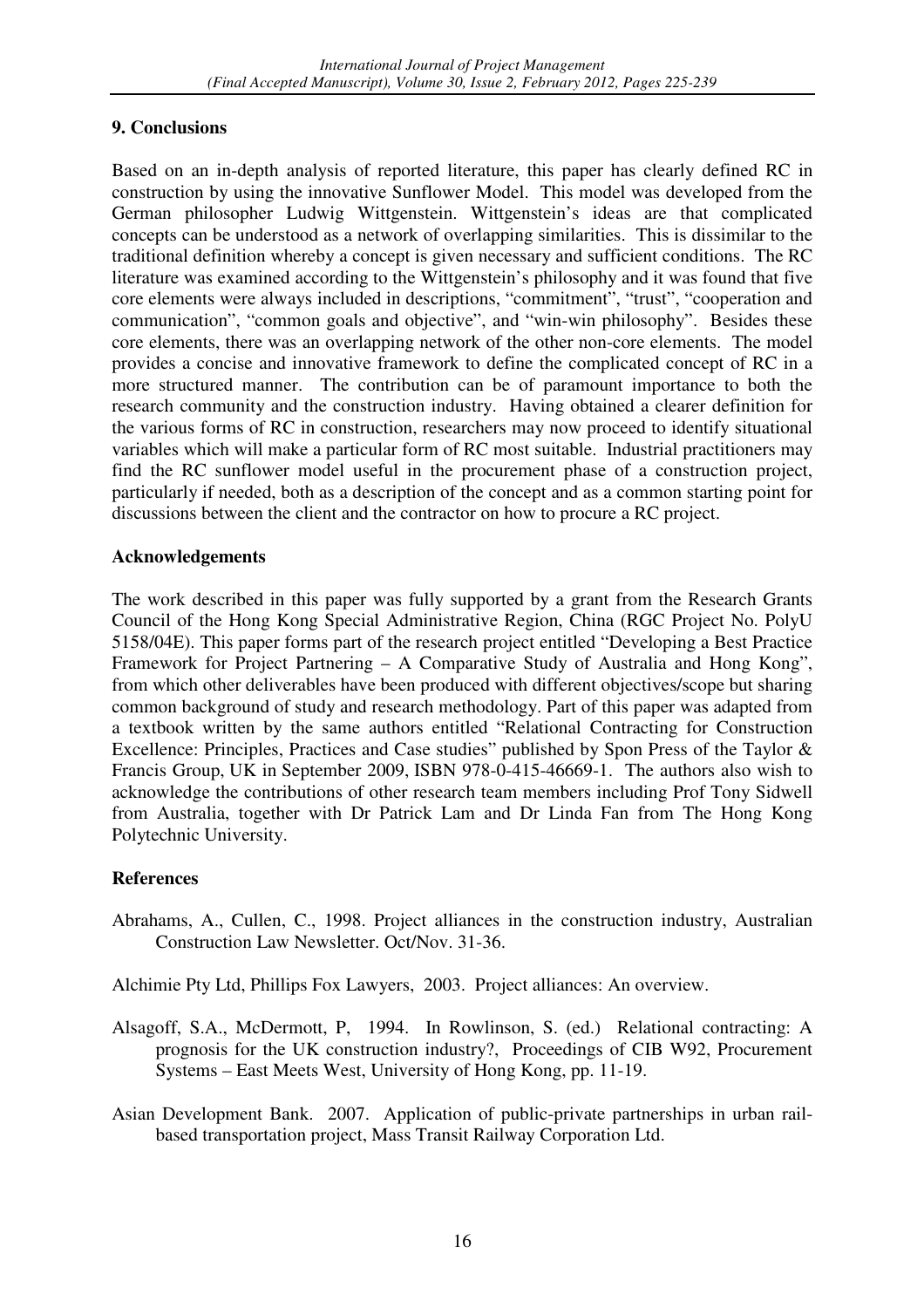- Bennett, J., Jayes, S., 1998. The seven pillars of partnering: a guide to second generation partnering, Thomas Telford Pub., London.
- Bolton, M.K., Malmrose, R., Ouchi, W.G. 1994. The organization of innovation in the United States and Japan: Neoclassical and relational contracting. Journal of Management Studies, 31 (5), 653-679.
- Carrillo, P., 1996. Technology transfer on joint venture projects in developing countries. Construction Management and Economics, 14 (1), 45-54.
- Chan, A.P.C., Chan, D.W.M., Fan, L.C.N., Lam, P.T.I., Yeung, J.F.Y., 2004a. A Comparative Study of Project Partnering Practices in Hong Kong, Summary Report, Construction Industry Institute – Hong Kong, Research Report No. 1, 40 pages, ISBN 988-98153-1-1, September 2004.
- Chan, A.P.C., Chan, D.W.M., Fan, L.C.N., Lam, P.T.I., Yeung, J.F.Y., 2004b. A Comparative Study of Project Partnering Practices in Hong Kong, CD-ROM Full Report, Construction Industry Institute – Hong Kong, Research Report No. 2, 137 pages, ISBN 988-98153-3-8, April 2004.
- Chan, A.P.C., Chan, D.W.M., Fan, L.C.N., Lam, P.T.I., Yeung, J.F.Y., 2004c. A Comparative Study of Project Partnering Practices in Hong Kong, Proceedings of the CII-HK Conference 2004 on Construction Partnering: Our Partnering Journey – Where Are We Now, and Where Are We Heading?, 9 December 2004, Hong Kong, China, 65- 75.
- Chan, A.P.C., Chan, D.W.M., Fan, L.C.N., Lam, P.T.I., Yeung, J.F.Y., 2005. Project partnering in Hong Kong - A case study of a prestigious office development project**,** Proceedings of the COBRA Conference 2005*,* 4-8 July 2005, Queensland University of Technology, Brisbane, Australia.
- Chan, A.P.C., Chan, D.W.M., Fan, L.C.N., Lam, P.T.I., Yeung, J.F.Y., 2006. Partnering for Construction Excellence - A Reality or Myth? Building and Environment, 41(12), 1924-1933.
- Chan, A.P.C., Chan, D.W.M., Ho, K.S.K., 2002. An analysis of project partnering in Hong Kong, Research Monograph, Department of Building and Real Estate, The Hong Kong Polytechnic University, Hong Kong, 96 pages, ISBN 962-367-363-9, October 2002.
- Cheng, E.W.L., Li, H., 2004. A learning culture for strategic partnering in construction. Construction Innovation, 4(1), 53-65.
- Collaborative Process Institute (CPI). 1997. Collaboration in the building process. (http://www.cpinst.org/bot.html)
- Construction Industry Institute Australia. 1996. Partnering: Models for Success, Partnering Task Force, Construction Industry Institute, Australia.
- Construction Industry Institute (CII). 1991. In search of partnering excellence, Publication no. 17-1, Report CII, Austin, Texas, USA.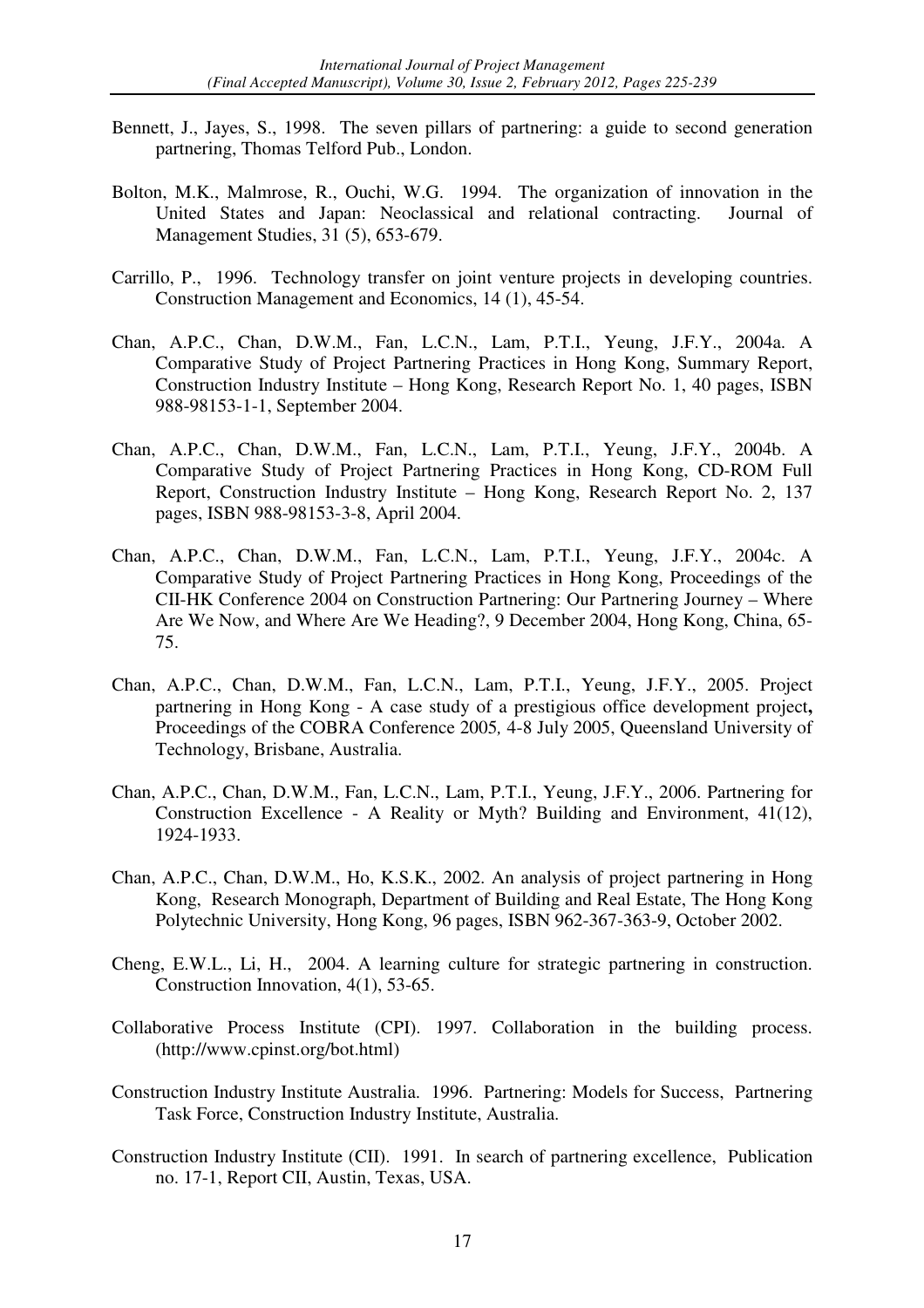- Crowley, L.G., Karim, M.A., 1995. Conceptual models of partnering. Journal of Management in Engineering, ASCE, 11 (5), 33-39.
- Fellows, R., Liu, A., 2008. Research methods for construction.  $3<sup>rd</sup>$  Edition), Blackwell Science Ltd., Oxford, United Kingdom.
- Garvin, D.A., 1993. Building a learning organisation. Harvard Business Review, 71 (4), 78- 91.
- Geringer, J.M. 1988. Joint venture partner selection: Strategies for developed countries, Westport, Conn.: Quorum Books.
- Green, S.D., 1999. Partnering: The Propaganda of Corporatism?. Journal of Construction Procurement, 5 (2), 177-186.
- Hampson, K.D., Kwok, T., 1997. Strategic alliances in building construction: A tender evaluation tool for the public sector. Journal of Construction Procurement, 3 (1), 28-41.
- Hauck, A.J, Walker, D.H.T, Hampson, K.D, Peters, R.J. 2004. Project alliancing at National Museum of Australia – Collaborative Process. ASCE Journal of Construction Engineering and Management, 130 (1), 143-152.
- Hong Kong Efficiency Unit. 2003. Serving the community by using the private sector An introductory guide to public private partnerships (PPPs), HKSAR government.
- Hong Kong Efficiency Unit. 2008. Project 2002 Enhancing the Quality of Education in Glasgow City Schools, (http://www.eu.gov.hk/emglish/case/case.html)
- Howarth, C., Gillin, M., Bailey, J. 1995. Strategic alliances: Resource-sharing strategies for smart companies, Pearson Professional (Australia) Pty Ltd, Australia.
- Jeffries, F.L., Reed, R. 2000. Trust and adaptation in relational contracting. Academy of Management Review, 25 (4), 873-882.
- Jones, D., 2000. Project alliances, Proceedings of Conference on "Whose risk? Managing risk in construction – who pays?', Hong Kong, November.
- Kenny, A., 1975. Wittgenstein, Pelican books, Harmondsworth.
- Kilmann, R., 1995. A holistic program and critical success factors of corporate transformation. European Management Journal, 13 (2), 175-186.
- Kumaraswamy, M.M., Rahman, M.M., Ling, F.Y.Y., Phng, S.T., 2005a. Reconstructing cultures for relational contracting. Journal of Construction Engineering and Management, ASCE, 131 (10), 1065-1075.
- Kumaraswamy, M.M., Ling, F.Y.Y., Rahman, M.M., Phng, S.T., 2005b. Constructing relationally integrated teams. Journal of Construction Engineering and Management, ASCE, 131 (10), 1076-1086.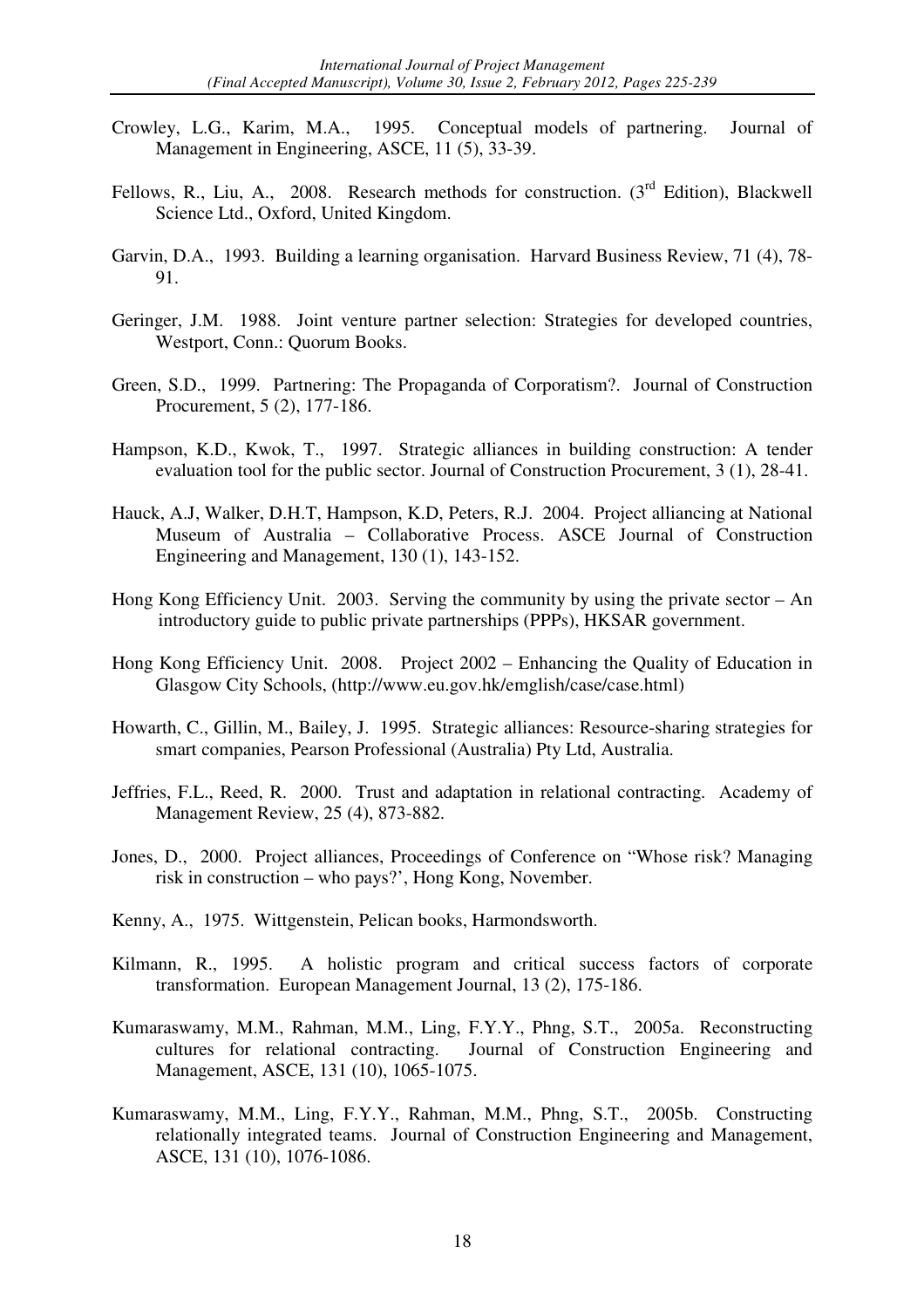- Kwok, A., Hampson, K., 1996. Building strategic alliances in construction, Queensland University of Technology, AIPM special publication.
- Lazar, F.D., 2000. Project partnering: improving the likelihood of win/win outcomes. *Journal of Management in Engineering, ASCE*, 16(2), 71-83.
- Lendrum, T., 2000. The strategic partnering handbook The practitioner's guide to partnerships and alliances  $(3<sup>rd</sup>$ ed), McGraw Hill, Sydney.
- Li, B., Akintoye, A., Edwards, P.J., Hardcastle, C., 2005. Critical success factors for PPP/PFI projects in the UK construction industry. Construction Management and Economics, 23 (5), 459-471.
- Li, H, Cheng, E.W.L, Love, P.E.D., 2000. Partnering research in construction. Engineering, Construction and Architectural Management, 7 (1), 76-92.
- Ling, F.Y.Y., Rahman, M.M., Ng, T.L., 2006. Incorporating contractual incentives to facilitate relational contracting. Journal of Professional Issues in Engineering Education and Practice, 132 (1), 57-66.
- Macaulay, S., 1963. Non-contractual relations in business: A preliminary study. American Sociological Review, 28 (1), 55-67.
- Macneil, I.R., 1974. The many futures of contracts. South California Law Review, 47 (3), 691-816.
- Macneil, I.R., 1978. Contracts: Adjustment of long-term economic relations under classical, neoclassical and relational contract law. Northwestern University Law Review, 72 (5), part 2, 854-905.
- Manley, K., Hampson, K., 2000. Relationship contracting on construction projects, QUT/CSIRO Construction Research Alliance, School of Construction Management and Property, Queensland University of Technology, Brisbane, Australia.
- McGeorge, D., Palmer, A., 2002. Construction management new directions (second edition), Oxford: Blackwell Science.
- McLennan, A., 2000. Relationship contracting: The main roads' perspective, Refereed paper presented to the Government Officials' Conference.
- Murphy, M.A., 1991. No more 'What is communication?*.* Communication Research 18(6), 825-835.
- Nyström, J., 2005. The definition of partnering as a Wittgenstein family-resemblance concept. Construction Management and Economics, 23 (5), 473-481.
- Palaneeswaran, E., Kumaraswamy, M., Rahman, M., Ng, T., 2003. Curing congenital construction industry disorders through relationally integrated supply chains. Building and Environment, 38 (4), 571-582.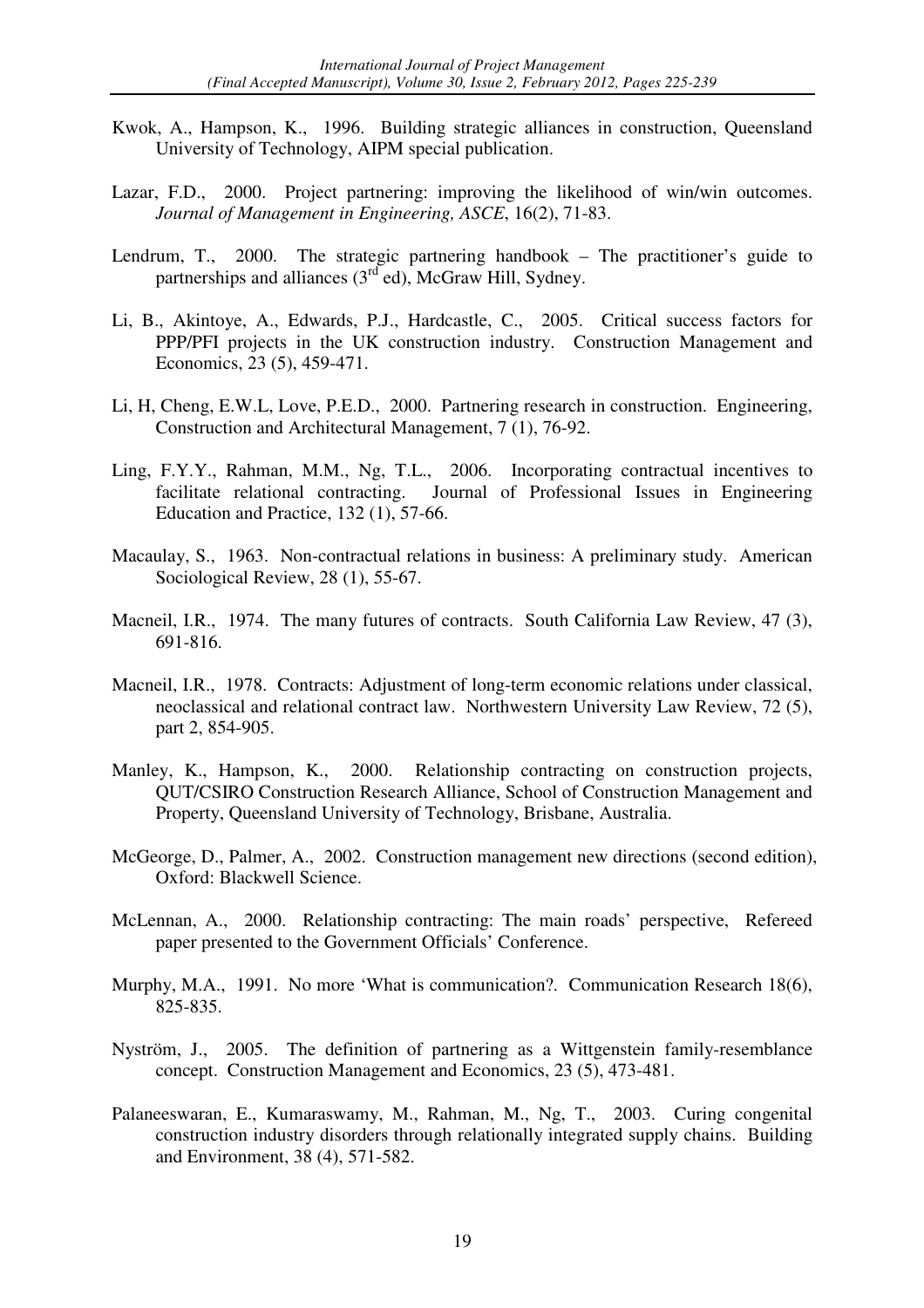- Peters, R., Walker, D., Hampson, K., 2001. Case study of the Acton Peninsula Development, Research and Case Study of the Construction of the National Museum of Australia and the Australian Institute of Aboriginal and Torres Strait Islander Studies. School of Construction Management and Property, Queensland University of Technology.
- Provan, K.G., Gassenheimer, J.B., 1994. Supplier commitment in relational contract exchanges with buyers: a study of interorganziational dependence and exercised power. Journal of Management Studies, 31 (1), 55-68.
- Rahman, M.M., Kumaraswamy, M.M., 2002. Risk management trends in the construction industry: Moving towards joint risk management. Engineering Construction and Architectural Management, 9 (2), 131-151.
- Rahman, M.M., Kumaraswamy, M.M., 2004. Potential for implementing relational contracting and joint risk management. Journal of Management in Engineering, ASCE, 20 (4), 178-189.
- Rahman, M.M., Kumaraswamy, M.M., 2005. Relational selection for collaborative working arrangements. Journal of Construction Engineering and Management, ASCE, 131 (10), 1087-1098.
- Rahman, M.M., Kumaraswamy, M.M., Ling, F.Y.Y., 2007. Building a relational contracting culture and integrated teams. Canadian Journal of Civil Engineering, 34 (1), 75-88.
- Rowlinson, S., Cheung, F.Y.K., 2004. A review of the concepts and definitions of the various forms of relational contracting, Proceedings of the International Symposium of the CIB W92 on Procurement Systems 'Project Procurement for Infrastructure Construction', Chennai, India.
- Rowlinson, S., Cheung, F.Y.K., 2008. Stakeholder management through empowerment: Modelling project success. Construction Management and Economics, 26 (6), 611-623.
- Sanders, S.R., Moore, M.M., 1992. Perceptions on partnering in the public sector. Project Management Journal, 22(4), 13-19.
- Shaughnessy, H., 1995. International joint ventures: Managing successful collaborations. Long Range Planning, 28 (1), 1-9.
- The International Project Finance Association. 2001. What are the benefits of PFI?, London: The International Project Finance Association.
- Thorpe, D., Dugdale, G., 2004. Procurement and risk sharing: Use of alliance contracting for delivering local government engineering projects, Clients driving innovation international conference. Australia.
- Tomlinson, J.W.C., 1970. The joint venture process in international business: India and Pakistan, MIT Press, Cambridge, M.A.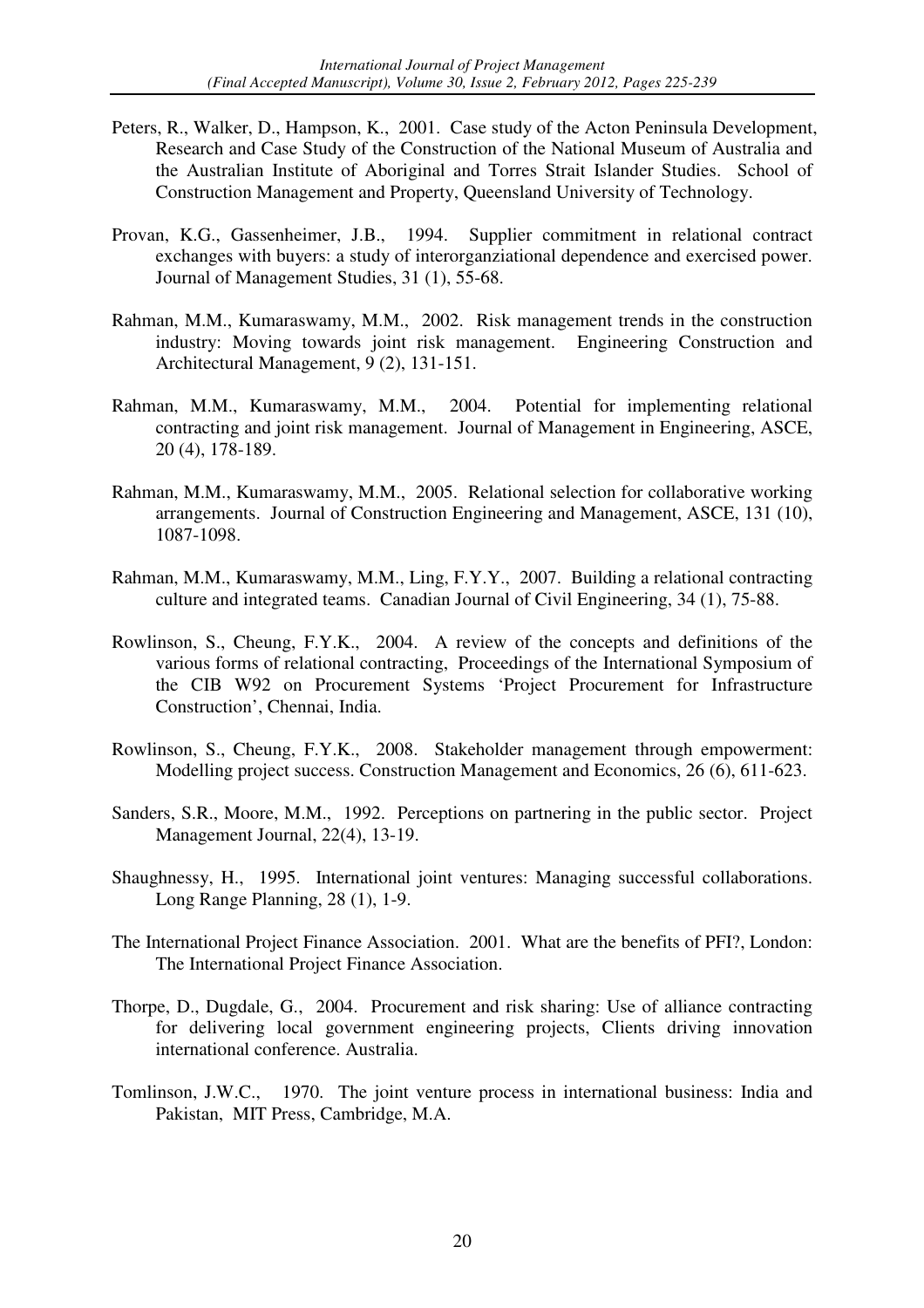- Tsing Ma Bridge (Extracted from the website of http://en.wikipedia.org/wiki/Tsing\_Ma\_Bridge and http://www.cse.polyu.edu.hk/~ctbridge/case/tsingma.htm).
- Walker, A., Chau, K.W., 1999. The relationship between construction project management theory and transaction cost economics. Engineering, Construction and Architectural Management, 6 (2), 166-176.
- Walker, D.H.T, Hampson, K.D., Peters, R.J., 2000a. Project alliancing and project partnering – What's the difference? – Partner selection on the Australian National Museum Project – A case study., In: Serpell, A, editor. Proceedings of CIBW92 Procurement System Symposium on Information and Communication in Construction Procurement, Santiago, Chile, p.641-655.
- Walker, D.H.T, Hampson, K.D., Peters, R., 2000b. Relationship-based procurement strategies for the  $21<sup>st</sup>$  Century, Canberra, Australia, AusInfo..
- Walker D.H.T, Hampson, K.D., Peters, R., 2002. Project alliancing vs project partnering: a case study of the Australian National Museum Project. Supply Chain Management: An International Journal, 7 (2), 83-91.
- Walker, D.H.T., Johannes, D.S., 2003. Construction industry joint venture behaviour in Hong Kong – designed for collaborative results? International Journal of Project Management, 21 (1), 39-49.
- Yeung, J.F.Y, Chan, A.P.C, Chan, D.W.M., 2007. The definition of alliancing in construction as a Wittgenstein family-resemblance concept. International Journal of Project Management, 25 (3), 219-231.
- Zhang, X.Q., 2005. Critical success factors for public-private partnerships in infrastructure development. Journal of Construction Engineering and Management, ASCE, 131 (1), 3-14.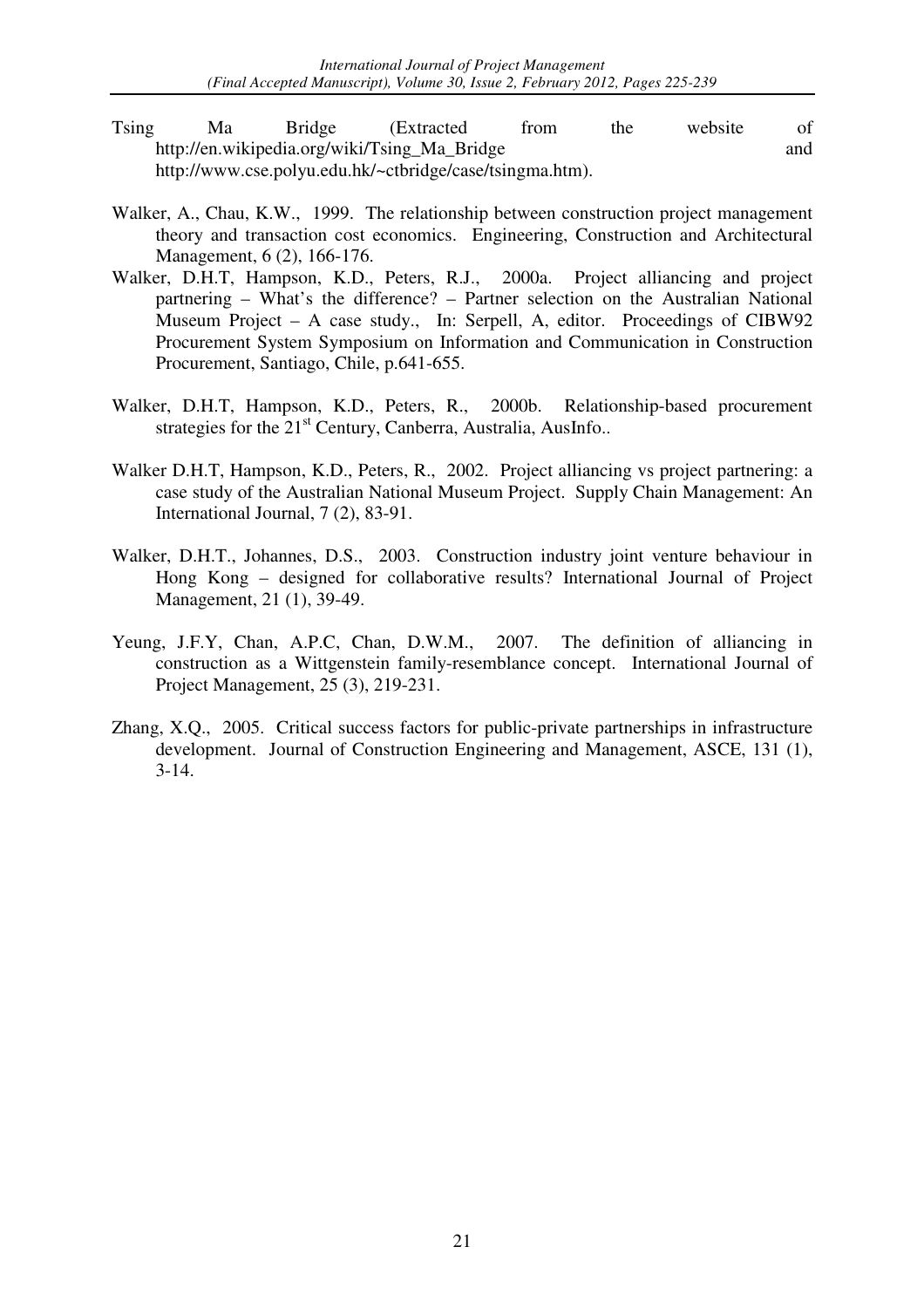#### **Table 1. Comparisons of the definitions of various forms of RC (including RC, project partnering, strategic partnering, project alliancing, strategic alliancing, PPP, and JV)**

| <b>Definitions of various</b><br>forms of RC | <b>Definition</b>                                                                                                                                                                                                                                                                                                                                                                                                                                                                                                                                                                                                                                                                                   |
|----------------------------------------------|-----------------------------------------------------------------------------------------------------------------------------------------------------------------------------------------------------------------------------------------------------------------------------------------------------------------------------------------------------------------------------------------------------------------------------------------------------------------------------------------------------------------------------------------------------------------------------------------------------------------------------------------------------------------------------------------------------|
| Relational contracting<br>(RC)               | Based on recognition of mutual benefits and win-win scenarios through more<br>cooperative relationship between parties. RC embraces and underpins different<br>approaches, encompassing partnering, alliancing, joint venture and other<br>collaborative working arrangements and better risk sharing mechanisms. (Macniel<br>1978; Alsagoff and McDermott 1994; Jones 2000; Rowlinson and Cheung, 2004;<br>Rahman and Kumaraswamy 2002, 2004; Palaneeswaran et al. 2003;<br>Kumaraswamy et al. 2005a; Ling et al. 2006; Rahman et al. 2007).                                                                                                                                                       |
| Project partnering (PP)                      | A long-term commitment between two or more organisations for the purpose of<br>achieving specific business objectives by maximizing the effectiveness of each<br>participant's resources. This requires changing traditional relationships to a<br>shared culture without regard to organisational boundaries. The relationship is<br>based on trust, dedication to common goals, and an understanding of each other's<br>individual expectations and values (Construction Industry Institute, 1991).                                                                                                                                                                                               |
| Strategic partnering (SP)                    | The major difference between project partnering (relationships established for a<br>single project) and strategic partnering (a long-term commitment beyond a<br>discrete project) is that the former is for a single project (Construction Industry<br>Institute, 1991) but the latter involves at least two projects (Bennett and Jayes,<br>1998).                                                                                                                                                                                                                                                                                                                                                |
| Project Alliancing (PA)                      | A cooperative arrangement between two or more organisations that forms part of<br>their overall strategy, and contributions to achieving their major goals and<br>objectives for a particular project (Kwok and Hampson, 1996). With alliancing,<br>there is a "joint" rather than "shared" commitment. Parties agree on their<br>contribution levels and required profit beforehand and then place these at risk. If<br>one party in the alliance under-performs, then all other alliance partners are at risk<br>of losing their rewards (profit and incentives) and could even share losses<br>according to the agreed project pain-sharing/gain-sharing model (Walker et al.,<br>2000b & 2002). |
| Strategic alliancing (SA)                    | The major difference between project alliancing and strategic alliancing is that<br>project alliancing has a defined end, which is most commonly the practical<br>completion date of a project (Peters et al., 2001). However, a strategic alliance<br>usually exists between two companies that extend beyond a specific project<br>(Walker et al., 2000b).                                                                                                                                                                                                                                                                                                                                        |
| Public private<br>partnerships (PPP)         | The collaborations where the public and private sectors both bring their<br>complementary skills to a project, with different levels of involvement and<br>responsibility, for the sake of providing public services (Hong Kong Efficiency<br>Unit, 2003).                                                                                                                                                                                                                                                                                                                                                                                                                                          |
| Joint venture (JV)                           | Joint Ventures involve two or more legally distinct organisations (the parents),<br>each of which shares in the decision-making activities of the jointly owned entity<br>(Geringer, 1988).                                                                                                                                                                                                                                                                                                                                                                                                                                                                                                         |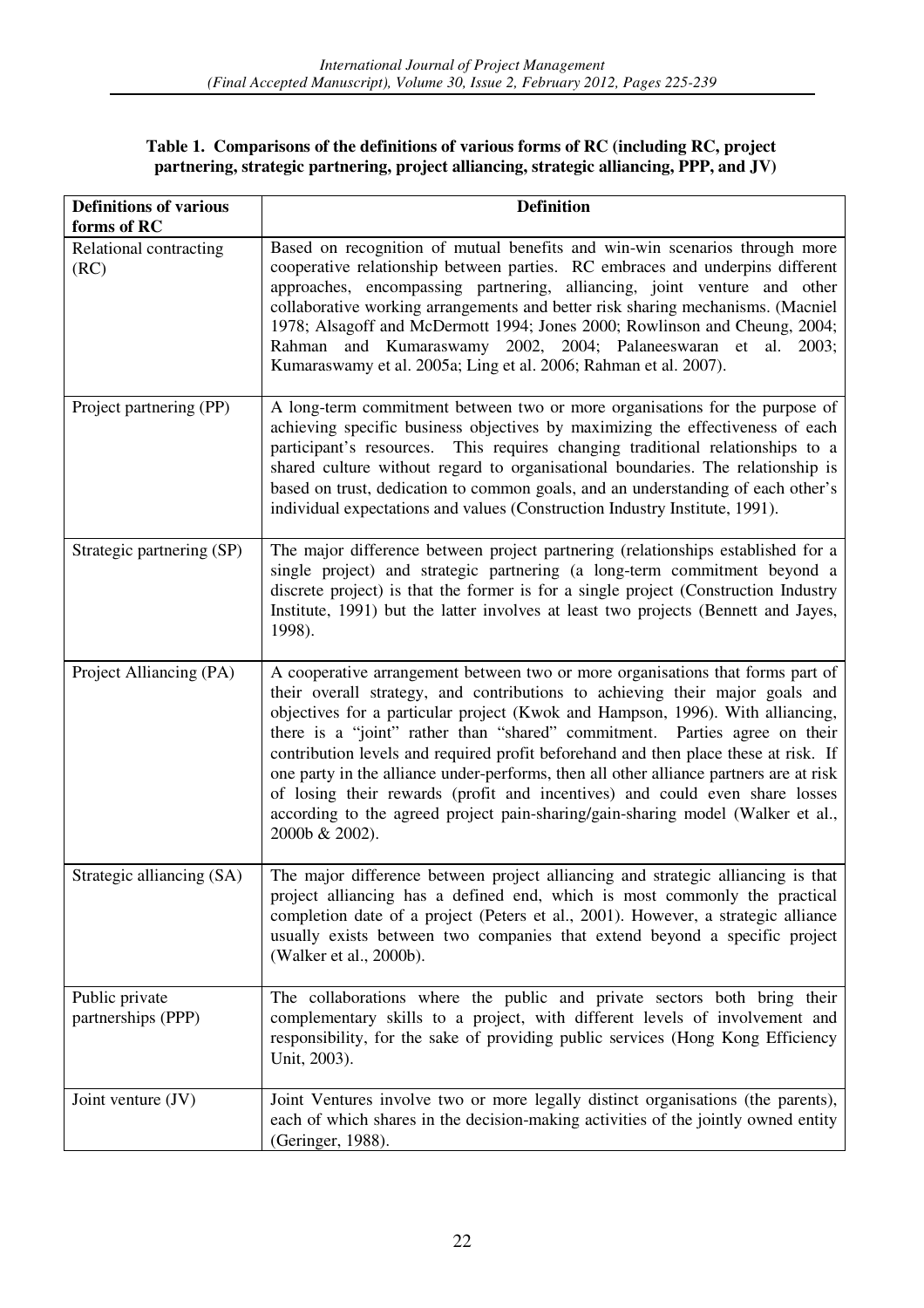| Papers / elements                                                                                                                   |                       | 2                     | 3                             | 4                           | 5                     | 6                                    |                         | 8                             | 9                     | 10                    | 11                         | 12              |
|-------------------------------------------------------------------------------------------------------------------------------------|-----------------------|-----------------------|-------------------------------|-----------------------------|-----------------------|--------------------------------------|-------------------------|-------------------------------|-----------------------|-----------------------|----------------------------|-----------------|
|                                                                                                                                     |                       |                       |                               |                             |                       |                                      |                         |                               |                       |                       |                            |                 |
|                                                                                                                                     |                       |                       | Cooperation and communication |                             |                       |                                      |                         |                               |                       |                       |                            |                 |
|                                                                                                                                     |                       |                       |                               | Common goals and objectives |                       |                                      |                         |                               |                       |                       |                            |                 |
|                                                                                                                                     |                       |                       |                               |                             |                       |                                      |                         |                               |                       |                       |                            |                 |
|                                                                                                                                     |                       |                       |                               |                             |                       |                                      |                         |                               |                       |                       |                            |                 |
|                                                                                                                                     |                       |                       |                               |                             |                       |                                      |                         |                               |                       |                       |                            |                 |
|                                                                                                                                     |                       |                       |                               |                             |                       |                                      |                         |                               |                       |                       |                            |                 |
|                                                                                                                                     |                       |                       |                               |                             |                       |                                      |                         |                               |                       |                       |                            |                 |
|                                                                                                                                     | Commitment            | Trust                 |                               |                             | Win-win philosophy    | Agreed problem resolution<br>methods | Continuous improvements | A joint declaration statement | Facilitated workshops | Equity                | Real gain-share/pain-share | Formal contract |
| <b>Relational contracting</b>                                                                                                       |                       |                       |                               |                             |                       |                                      |                         |                               |                       |                       |                            |                 |
| Rahman and                                                                                                                          | $\sqrt{}$             |                       | $\overline{\sqrt{} }$         |                             | V                     |                                      |                         |                               |                       |                       |                            |                 |
| Kumaraswamy (2002)<br>Palaneeswaran et al                                                                                           |                       |                       | $\sqrt{}$                     |                             | V                     |                                      |                         |                               |                       |                       |                            |                 |
| $\frac{(2003)}{Rahman}$ and                                                                                                         | V                     |                       | $\sqrt{}$                     | V                           | $\sqrt{}$             |                                      |                         |                               |                       |                       |                            |                 |
| Kumaraswamy (2004)<br>Rahman and                                                                                                    | $\sqrt{}$             | V                     |                               | $\sqrt{}$                   |                       |                                      |                         |                               |                       |                       |                            |                 |
|                                                                                                                                     |                       |                       |                               |                             |                       |                                      |                         |                               |                       |                       |                            |                 |
|                                                                                                                                     | √                     | V                     | $\sqrt{}$                     |                             | $\overline{\sqrt{} }$ |                                      |                         |                               |                       |                       |                            |                 |
| Kaninan and<br>Kumaraswamy (2005)<br>Kumaraswamy et al<br>(2005a)<br>Kumaraswamy et al<br>(2005b)<br>Ling et al (2006)              | $\sqrt{}$             | V                     | $\overline{\sqrt{} }$         | V                           | V                     |                                      |                         |                               |                       |                       |                            |                 |
|                                                                                                                                     |                       |                       | V                             |                             | V                     |                                      |                         |                               |                       |                       |                            |                 |
| Rahman et al (2007)                                                                                                                 |                       | √                     |                               | $\overline{\sqrt{} }$       |                       |                                      |                         |                               |                       |                       |                            |                 |
| <b>Project partnering</b>                                                                                                           |                       |                       |                               |                             |                       |                                      |                         |                               |                       |                       |                            |                 |
|                                                                                                                                     | N                     |                       | V                             |                             |                       | V                                    |                         |                               | V                     |                       |                            |                 |
|                                                                                                                                     |                       |                       |                               |                             |                       |                                      |                         |                               |                       |                       |                            |                 |
| <b>Example Particularly</b><br>Bennett and Jayes (1991)<br>Construction Industry<br>Institute (1991)<br>Sanders and Moore<br>(1992) |                       | V                     | V                             |                             |                       |                                      |                         |                               |                       |                       |                            |                 |
| Crowley and Karim<br>(1995)                                                                                                         | $\sqrt{}$             | $\overline{\sqrt{} }$ |                               | $\sqrt{ }$                  | $\sqrt{}$             | V                                    |                         |                               | V                     | $\sqrt{}$             |                            |                 |
| CIIA (1996)                                                                                                                         | ٦                     | V                     | V                             | $\sqrt{}$                   | $\overline{\sqrt{} }$ | V                                    |                         | V                             |                       | $\overline{\sqrt{} }$ |                            |                 |
| Lenard et al (1996)                                                                                                                 |                       |                       |                               |                             |                       |                                      |                         |                               | ٦                     |                       |                            |                 |
| Green (1999)<br>Lazar $(2000)$                                                                                                      |                       | V                     |                               |                             | $\sqrt{}$             |                                      |                         |                               |                       | $\overline{\sqrt{} }$ |                            |                 |
| Li et al $(2000)$                                                                                                                   | V                     | ٦                     |                               | V                           |                       |                                      |                         |                               |                       |                       |                            |                 |
| Walker et al (2000b)                                                                                                                | N                     | V                     | $\sqrt{}$                     | V                           |                       | V                                    | V                       | V                             |                       |                       |                            |                 |
| Manley and Hampson                                                                                                                  | √                     | V                     |                               |                             |                       | V                                    |                         | J                             |                       |                       |                            |                 |
| (2000)'<br>McGeorge and Palmer<br>(2002)                                                                                            | $\overline{\sqrt{} }$ |                       |                               |                             |                       |                                      |                         | V                             | V                     |                       |                            |                 |
| Walker et al (2002)                                                                                                                 | $\overline{\sqrt{} }$ | $\overline{\sqrt{} }$ |                               |                             |                       | V                                    |                         |                               |                       | V                     |                            |                 |
| Rowlinson and Cheung<br>(2004)                                                                                                      |                       |                       |                               | $\sqrt{}$                   |                       | $\overline{\sqrt{2}}$                | $\overline{\sqrt{} }$   |                               |                       |                       |                            |                 |
|                                                                                                                                     |                       |                       |                               |                             |                       |                                      |                         |                               |                       |                       |                            |                 |
| <b>Strategic partnering</b><br>Bennett and Jayes (1991)                                                                             | V                     |                       | $\overline{\sqrt{2}}$         | V                           |                       | V                                    | V                       |                               | N                     |                       |                            |                 |
| Bennett and Jayes (1998)                                                                                                            | V                     | V                     |                               | V                           |                       | V                                    | V                       | ٦                             |                       | V                     |                            |                 |
| Walker et al (2000b)                                                                                                                | ٦                     |                       | V                             |                             |                       |                                      |                         |                               |                       |                       |                            |                 |
| Li et al $(2000)$                                                                                                                   |                       | N                     |                               |                             |                       |                                      |                         |                               |                       | V                     |                            |                 |
| Cheng and Li $(2004)$                                                                                                               |                       |                       |                               |                             |                       |                                      | V                       |                               |                       |                       |                            |                 |

#### **Table 2. Key elements of relational contracting (including project partnering, strategic partnering, project alliancing, strategic alliancing, PPP, and JV)**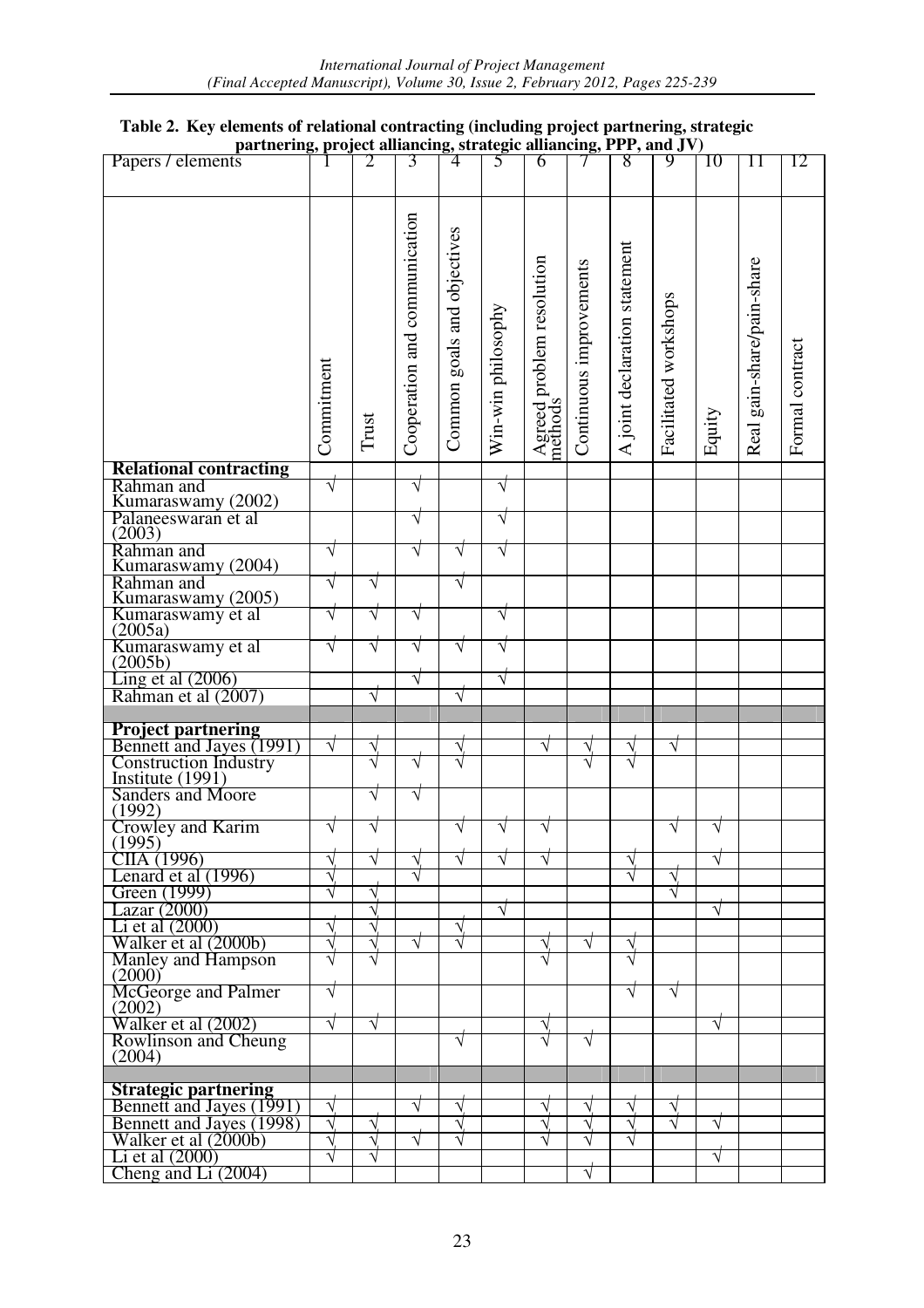| <b>Project alliancing</b>                                         |                       |                       |                       |                       |                       |                       |    |           |   |   |           |                |
|-------------------------------------------------------------------|-----------------------|-----------------------|-----------------------|-----------------------|-----------------------|-----------------------|----|-----------|---|---|-----------|----------------|
| Kwok and Hampson<br>(1996)                                        |                       |                       | $\sqrt{}$             | $\sqrt{}$             |                       |                       |    |           |   |   |           |                |
| Hampson and Kwok<br>(1997)                                        | $\overline{\sqrt{} }$ | V                     | $\overline{\sqrt{} }$ |                       |                       | V                     |    |           |   |   | V         |                |
| Abrahams and Cullen<br>(1998)                                     |                       | √                     | $\overline{\sqrt{} }$ |                       | $\overline{\sqrt{} }$ |                       |    |           |   |   | $\sqrt{}$ |                |
| Walker et al (2000b)                                              | ٦                     | V                     | √                     | $\sqrt{}$             |                       | $\sqrt{}$             | V  |           | V | V | V         |                |
| <b>Manley and Hampson</b><br>(2000)                               |                       |                       | √                     |                       |                       |                       |    |           |   |   |           |                |
| McGeorge and Palmer<br>(2002)                                     |                       |                       |                       |                       |                       |                       |    |           |   |   | $\sqrt{}$ | V              |
| Walker et al (2002)                                               | √                     | $\sqrt{}$             | $\overline{\sqrt{} }$ | $\overline{\sqrt{} }$ | V                     |                       | V  |           | V |   | V         |                |
| Rowlinson and Cheung<br>(2004)                                    |                       |                       |                       |                       |                       |                       |    |           |   |   |           |                |
| Hauck et al (2004)                                                |                       |                       | V                     | V                     |                       |                       |    |           |   | V |           | V              |
| Alchimie and Phillips<br>$\frac{(2003)}{7}$ Thorpe and Dugdale    | V                     |                       |                       |                       |                       |                       |    |           |   |   |           |                |
| (2004)                                                            | $\sqrt{}$             | √                     |                       | $\overline{\sqrt{2}}$ |                       |                       | √  |           |   |   |           |                |
|                                                                   |                       |                       |                       |                       |                       |                       |    |           |   |   |           |                |
| <b>Strategic alliancing</b>                                       |                       |                       |                       |                       |                       |                       |    |           |   |   |           |                |
| Howarth et al (1995)                                              | √                     | V                     | $\overline{\sqrt{} }$ |                       |                       | $\overline{\sqrt{2}}$ |    |           |   |   |           |                |
| Hampson and Kwok<br>(1997)                                        |                       |                       |                       |                       |                       |                       |    |           |   |   | $\sqrt{}$ |                |
| Lendrum (2000)                                                    | V<br>√                | $\overline{\sqrt{} }$ | $\overline{\sqrt{} }$ | $\sqrt{}$             | $\sqrt{}$             | $\overline{\sqrt{} }$ | √  |           |   |   |           |                |
| Walker et al (2000b)<br>Peters et al (2001)                       |                       |                       |                       |                       |                       |                       |    |           |   |   |           | V              |
| Rowlinson and Cheung                                              | V<br>V                |                       |                       |                       |                       |                       |    |           |   |   |           |                |
| (2004)<br>Hauck et al (2004)                                      |                       |                       |                       | V                     |                       |                       |    |           |   |   |           |                |
|                                                                   |                       |                       |                       |                       |                       |                       |    |           |   |   |           |                |
| <b>PPP</b>                                                        |                       |                       |                       |                       |                       |                       |    |           |   |   |           |                |
| The International Project<br><b>Finance Association</b><br>(2001) |                       |                       |                       |                       |                       |                       | V  |           |   |   |           |                |
| Li et al (2005)                                                   |                       |                       |                       |                       | V                     |                       |    | V         |   |   |           |                |
| Zhang $(2005)$                                                    |                       |                       |                       |                       | V                     |                       |    |           |   |   |           |                |
| Asian Development<br>Bank (2007)                                  | $\overline{\sqrt{} }$ |                       |                       | V                     |                       |                       |    | $\sqrt{}$ |   |   |           |                |
|                                                                   |                       |                       |                       |                       |                       |                       |    |           |   |   |           |                |
|                                                                   |                       |                       |                       |                       |                       |                       |    |           |   |   |           |                |
| $\overline{\mathbf{J}\mathbf{V}}$<br>Tomlinson (1970)             | $\overline{\sqrt{} }$ |                       |                       |                       |                       |                       |    |           |   |   |           |                |
| Geringer (1988)                                                   |                       |                       |                       |                       | √                     |                       |    |           |   |   |           |                |
| Shaughnessy (1995)                                                |                       |                       |                       | $\overline{\sqrt{} }$ |                       |                       |    |           |   |   |           |                |
| Carrillo (1996)                                                   |                       |                       |                       |                       |                       |                       |    | V         |   |   |           |                |
| <b>Walker and Johannes</b><br>(2003)                              |                       |                       | $\sqrt{}$             |                       | $\overline{\sqrt{} }$ |                       |    |           |   |   |           |                |
| <b>Total</b>                                                      | 32                    | 28                    | 24                    | 23                    | 18                    | 14                    | 13 | 13        | 9 | 9 | 8         | $\overline{7}$ |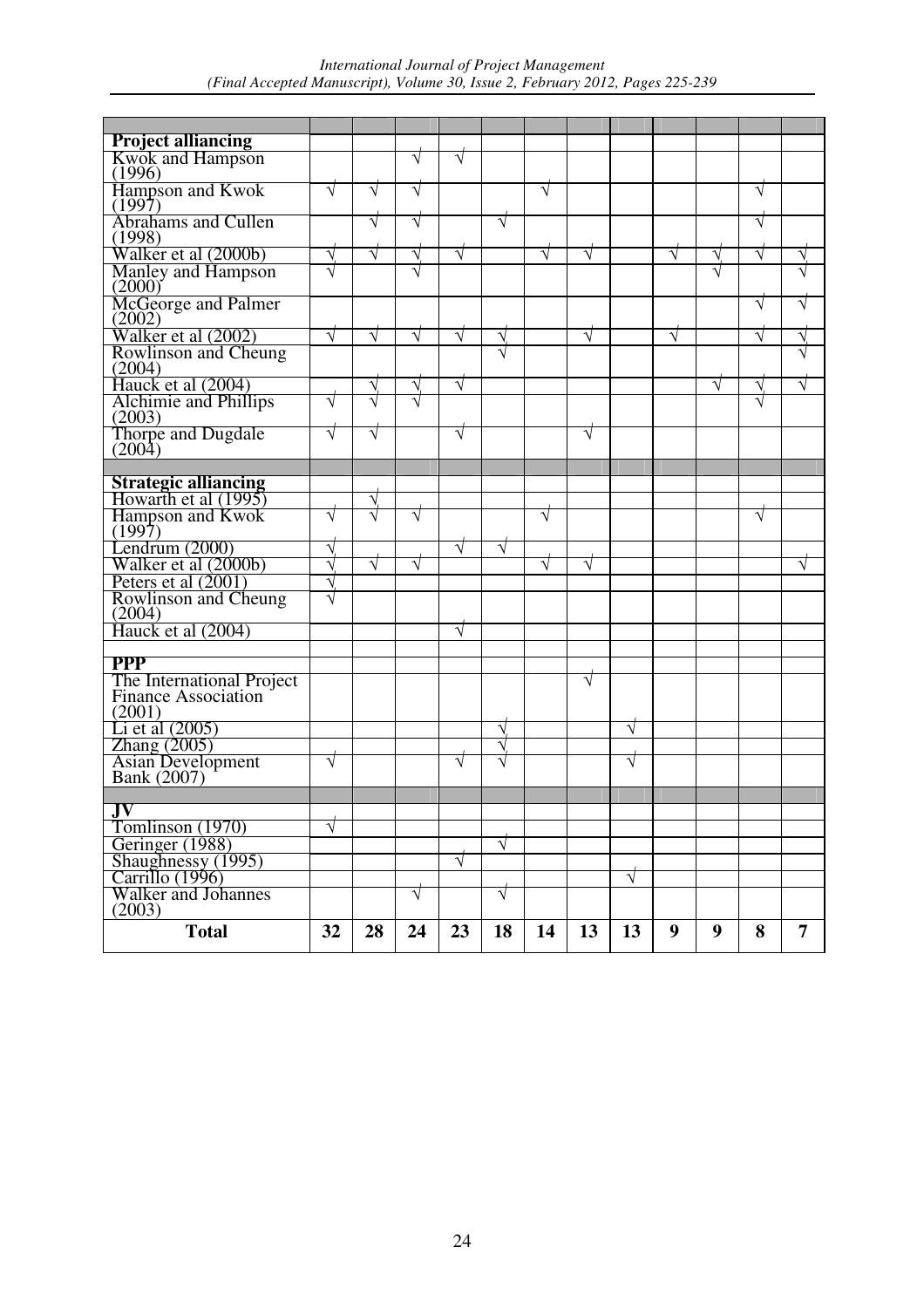

**Figure 1. RC Sunflower Model containing the key elements of RC (adapted from Nyström, 2005; Yeung et al., 2007).**